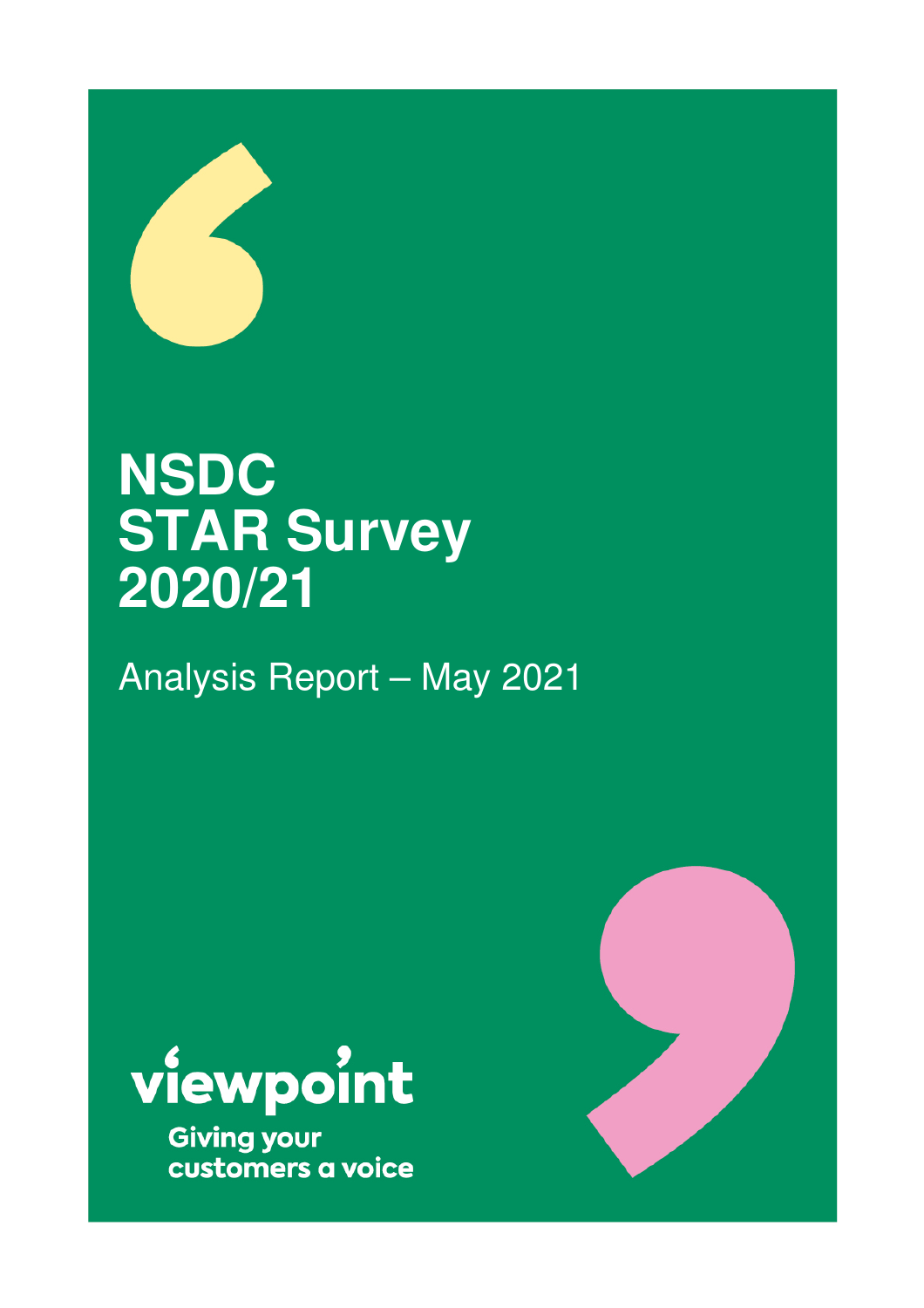# **CONTENTS**

| <b>Executive Summary</b>      | 3  |
|-------------------------------|----|
| 1. Methodology                | 5  |
| 2. Services Overall           | 6  |
| 3. Repairs & Maintenance      | 10 |
| 4. Anti-social Behaviour      | 13 |
| 5. Lettings                   | 14 |
| 6. Complaints                 | 15 |
| 7. Dealing with queries       | 16 |
| 8. Neighbourhoods and Estates | 17 |
| 9. Your Home                  | 19 |
| 10. Empowerment               | 20 |
| 11. Value for Money           | 21 |
|                               |    |

### **Annexes**

| L. | <b>Example questionnaire</b> |  |
|----|------------------------------|--|
|    |                              |  |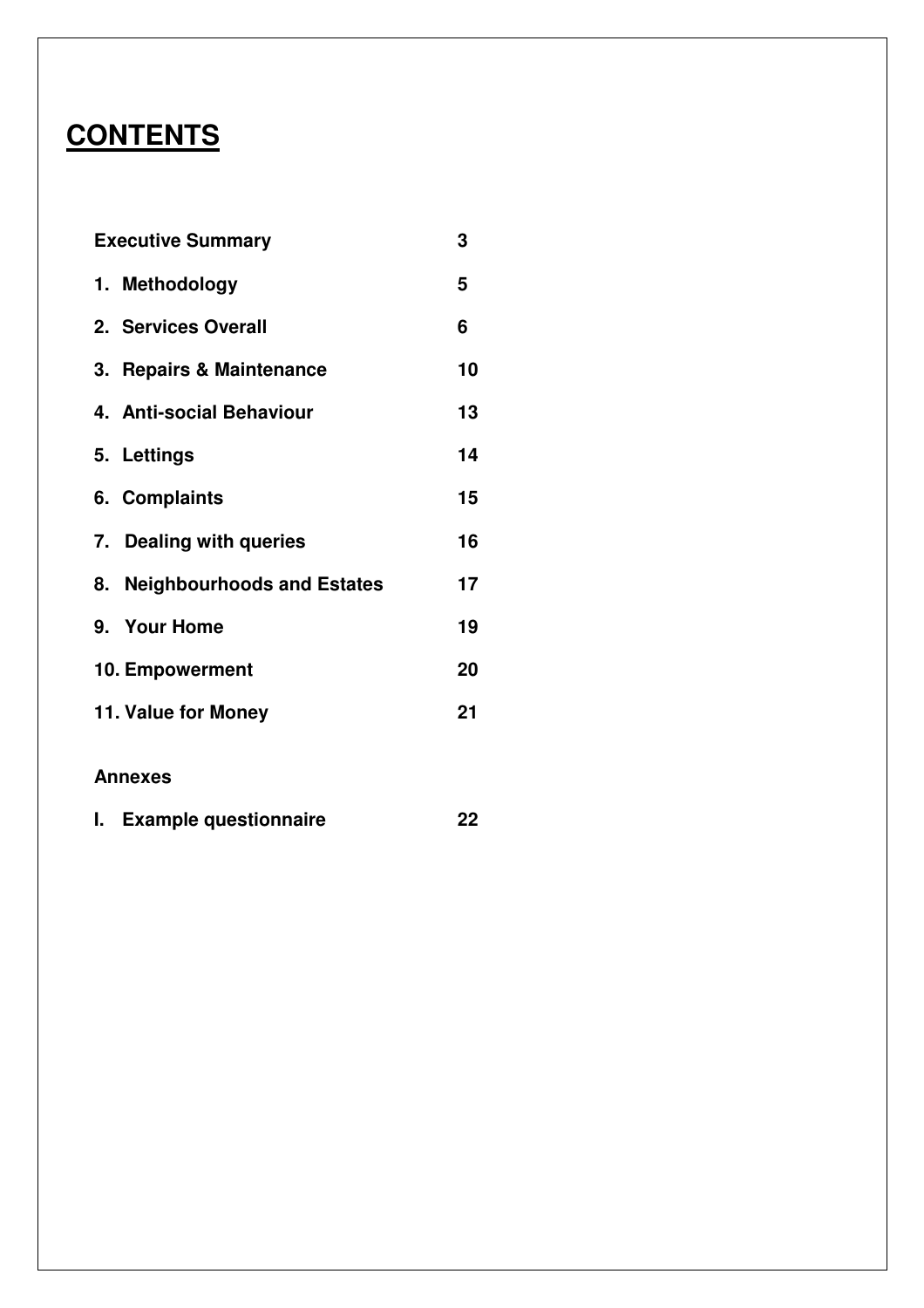# **EXECUTIVE SUMMARY**

This report details the results of the 2020/21 Newark and Sherwood District Council STAR survey, delivered by Viewpoint Research CIC.

The survey provides an up-to-date and annual benchmark on levels of satisfaction amongst tenants in key service areas and a complement to monthly transactional data in these areas.

The data was collected by telephone interview, the same method as when the survey was undertaken by Newark and Sherwood Homes.

Results are presented to all questions, results and to STAR benchmarking data provided by Housemark where possible. Results of statistical significance are highlighted. Newark and Sherwood District Council did not undertake a STAR survey in 2019/20 so comparisons are made where possible to the 2018/19 survey.

Key findings from each section are presented below:

#### **Services Overall**

**Overall satisfaction is 87.5%**, four points above the STAR benchmark, and a small one point fall on the result achieved in the 2018/19 survey.

Results of the four Core questions in this section are below:

| <b>Overall satisfaction</b>              | 87.5% |
|------------------------------------------|-------|
| Overall quality of your home             | 85.7% |
| Providing a home that is safe and secure | 93.8% |
| NSDC is easy to deal with                | 87.1% |

The Net Promoter Score for 2020/21 is 45.3. This is 13 points above the STAR benchmark and a seven point increase on 2018/19.

A Key Driver analysis showed that the strongest influencers to the overall satisfaction score were: 'Dealing with repairs and maintenance', 'Being easy to deal with', 'Overall quality of your home', 'Listening to views and acting upon them' and 'Giving you a say in how services are managed'.

#### **Repairs & Maintenance**

Satisfaction with the way NSDC deal with repairs and maintenance is at 80%, three points above the STAR benchmark. This general view of the service returned a lower score than 'satisfaction with the last repair', answered by people who had a repair completed in the last 12 months. This core question scored 87%, the same as 2018/19 and demonstrates that those who have experienced the service have a more favourable view than those providing a general view.

#### **The overall repairs service provided by NSDC on this occasion 86.9%**

#### **Anti-social Behaviour**

Satisfaction with the final outcome of ASB complaints was the lowest scoring aspect in this section at 45%. But others scored better, such as how the ASB complaint was handled (64%), NSDC being easy to deal with (78%) and that staff were knowledgeable (79%).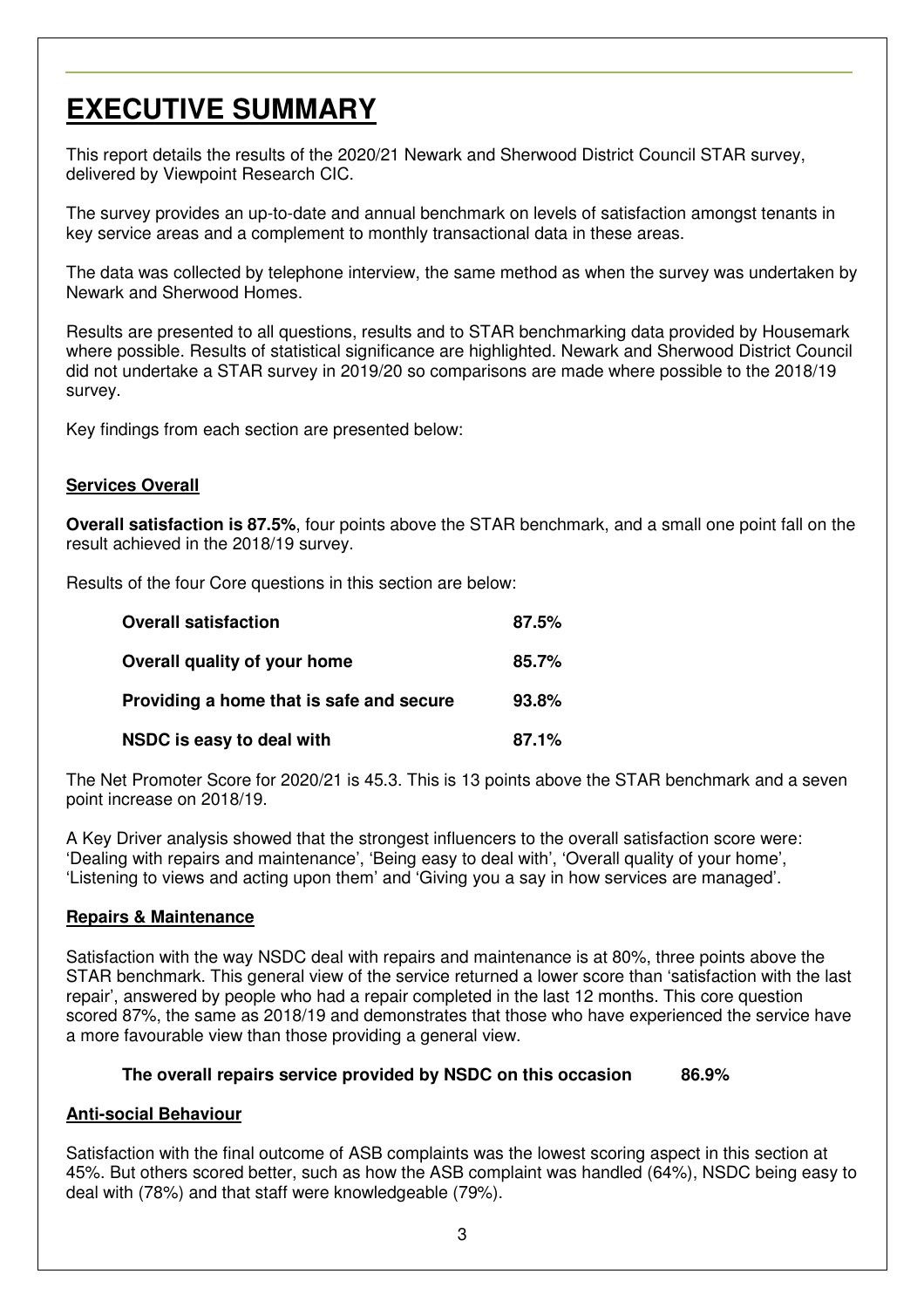#### **Lettings**

This new section showed that satisfaction with the Lettings process is generally high, particularly the overall process (92%) and NSDC being easy to deal with (88%). One area of relative dissatisfaction is with the condition of the home at the time of the letting, which scored 72%.

#### **Complaints**

As is typical for Complaints satisfaction, the scores in this section are the lowest throughout the survey. The way the complaint was handled and the final outcome both scored 31% satisfaction while 'NSDC being easy to deal with' scored higher at 56%.

#### **Dealing with Queries**

Satisfaction on all aspects in this section scored similarly. Satisfaction with the way the call was handled scored 80%, NSDC being easy to deal with 78% and the information and advice provided 80%.

#### **Neighbourhoods and estates**

The key question in this section – 'How satisfied or dissatisfied are you with your neighbourhood as a place to live?' scored 90%. This score is nine points above the STAR benchmark.

#### **Your home**

Some new questions were asked about services directly related to the home and all scored highly. The gas servicing scored 95%, the emergency call system 92% and the heating and energy efficiency in homes 88%.

#### **Empowerment**

Satisfaction with the key question 'Listening to your views and act upon them' scored 82%. This is 14 points above the STAR benchmark and a small rise on the 2018/19 result.

All questions in this section scored above 80% satisfaction. Satisfaction with being able to interact with NSDC achieved the highest mark at 89% while tenants being satisfied that they are being given the opportunity to make their views known scored 87%.

#### **Value for Money**

Satisfaction with value for money scored 91% - 4 points above the STAR benchmark. Satisfaction that service charges are value for money scored 85% - 11 points above the STAR benchmark and nearly 8 points above the level recorded in 2018/19.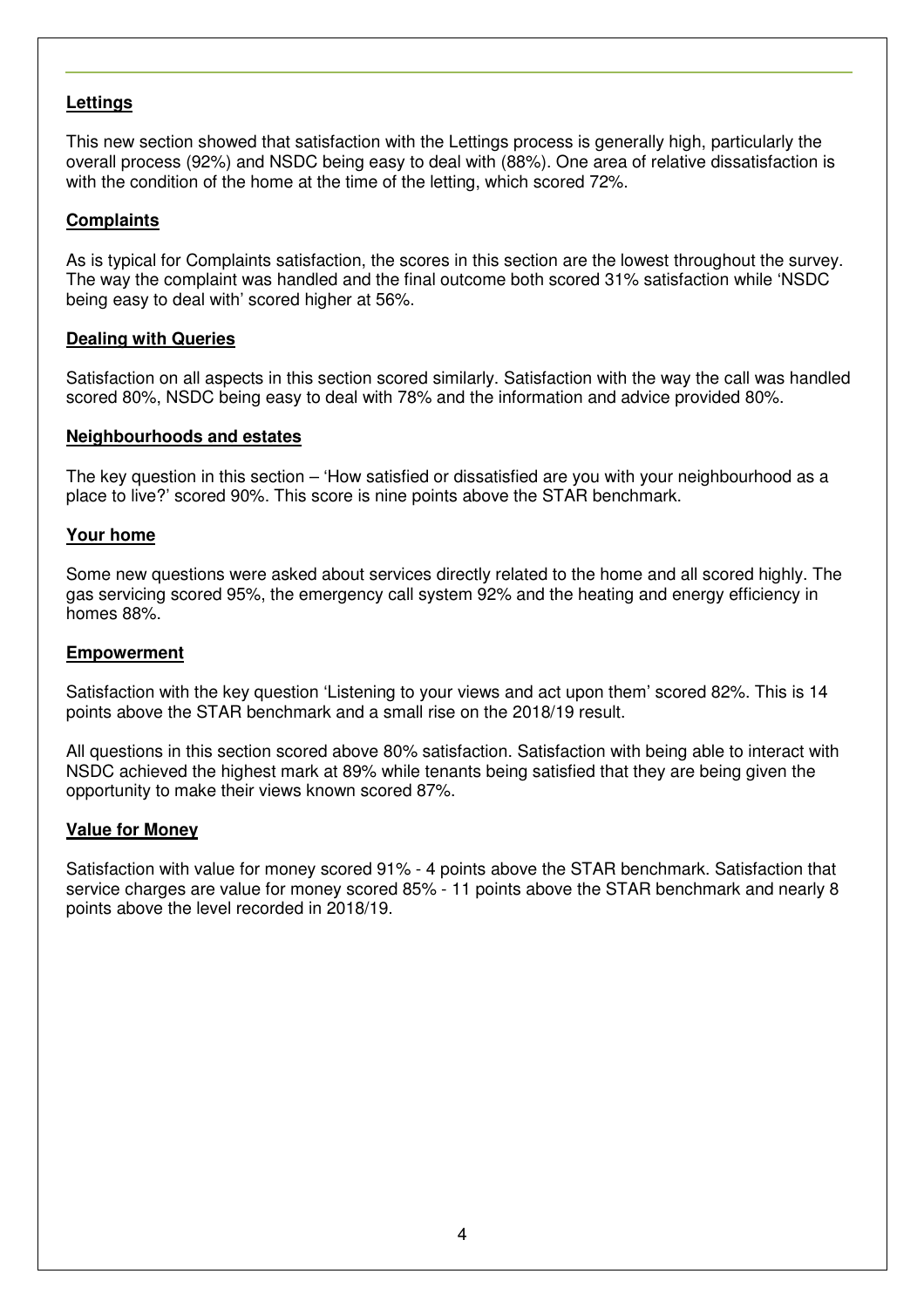# **1. Methodology**

### **1.1 Questionnaire**

The questionnaire used has changed from previous STAR surveys undertaken by NSDC since 2015/16, following the launch of Housemark's new STAR framework in 2020. The most appropriate questions were selected by NSDC from the new STAR questionnaire templates and, with some identical questions used to previous surveys, some comparative information is still available. The questionnaire used is presented at Annex I.

### **1.2 Fieldwork**

All surveys were completed independently by telephone. A data list was provided by Newark & Sherwood District Council of all properties with valid telephone numbers and a randomised sample was contacted. Fieldwork took place during March and April 2021. In total 545 tenants took part in the survey giving the results a margin of error of +/- 4.0%, the required margin of error laid down by Housemark for statistical validity. 344 respondents were sheltered housing tenants with 201 general needs.

### **1.3 Data presentation**

The report presents tables for all questions showing counts (actual number of responses) and percentages to one decimal place. Due to rounding some tables may not add up to exactly 100%. Commentary to the results will typically group answers to give a combined satisfaction score (fairly satisfied and very satisfied answers added together).

Tables highlighted in green refer to the latest results (2020/21), while those in gold show comparative results – from the 2018/19 survey and the STAR benchmark score. For simplicity all tables are shown excluding no replies or non-applicable responses. The 'Base' in each table indicates the size of respondent sample.

Brief written analysis is provided alongside the results with a summary of findings for each section presented in the Executive Summary.

### **1.4 Benchmarking**

The core STAR questions are benchmarked against the Housemark STAR database, with the benchmarking group being selected by NSDC as 'General Needs and Housing for Older people'. It features a range of providers nationwide who have submitted STAR results under the new framework. The benchmarking sample is less than in previous years, with benchmarking figures not available for some key questions with the framework being so new. The benchmarking score used is the median score for that group. Commentary will also highlight, where relevant, if scores are in the upper quartile of benchmark responses.

### **1.5 Demographics**

The 5 core questions have also been analysed by General needs or sheltered and by geographical area. Notable differences by these variables are highlighted in the text. Due to the amount of geographic areas, differences with these are only highlighted if the difference related to the response of more than one tenant.

### **1.6 Statistical significance**

Data has been analysed for statistical significance to compare the change in results between this year and 2018/19. Differences that are significant can be said, with a high degree of confidence, to be real variations that are unlikely to be due to chance. Any differences that are not significant *may* still be real but this cannot be stated with statistical confidence and may just be due to chance. All statistically significant differences are reported at the 95% confidence level.

### **1.7 Key Drivers**

Key Drivers are used in the analysis to investigate how opinion-based questions have been influencers on overall satisfaction. A fuller explanation of this is found within section 2.1.1.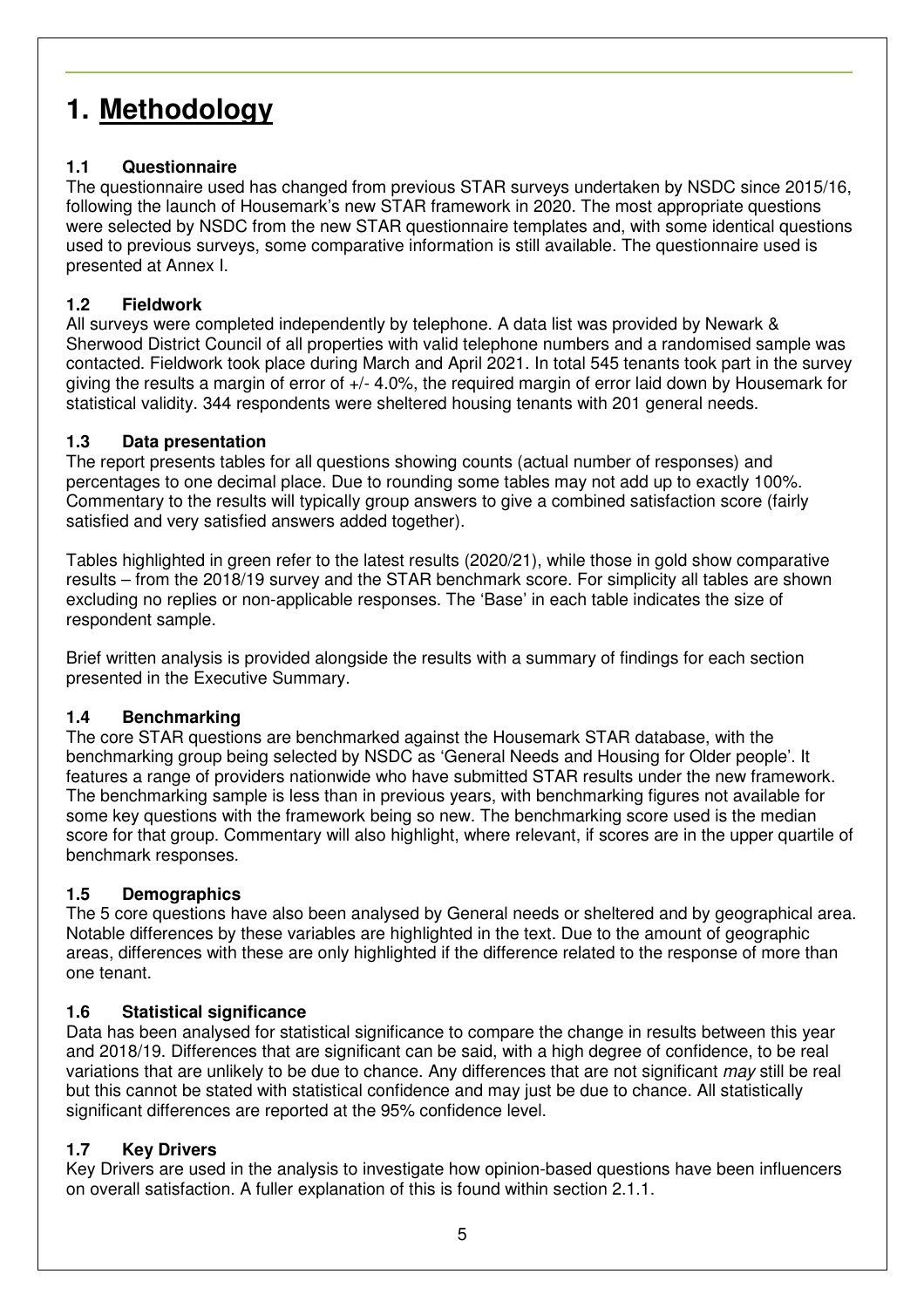# **2. Services Overall**

#### **2.1 Taking everything into account, how satisfied or dissatisfied are you with the service provided by Newark and Sherwood homes?**

| <b>Base</b> | <b>Very satisfied</b> | <b>Fairly satisfied</b> | <b>Neither</b> | <b>Fairly</b><br>dissatisfied | <b>Very dissatisfied</b> |  |
|-------------|-----------------------|-------------------------|----------------|-------------------------------|--------------------------|--|
| 545         | 286<br>52.5%          | 191<br>35.0%            | 32<br>5.9%     | 18<br>3.3%                    | 18<br>3.3%               |  |
|             | 2020/21               | 2018/19                 | $+/- %$        |                               | <b>STAR benchmark</b>    |  |
| 87.5%       |                       | 88.8%                   | $-1.3$         |                               | 83.1%                    |  |

- Overall satisfaction is 87.5%, a 1.3 point fall on the 2018/19 survey, which is not a statistically significant change.
- The score is 4.4 points above the STAR benchmark. The results sits in the middle quartile of Housemark responses, just below the upper quartile benchmark figure from Housemark of 87.8%.
- The score is below the results received from the programme of transactional surveys for 2020/21 which showed an average overall satisfaction score of 93%.
- The satisfaction levels of Supported Housing tenants and General Needs tenants is identical at 87.5%.
- The top three lowest scoring geographic areas (where more than two tenants were dissatisfied) were: Wellow (60%), Blidworth (80%) and Edwinstowe (81.3%).

#### **2.1.1 Key Drivers to Overall satisfaction**

A Key driver analysis was carried out to learn more about the overall satisfaction score, specifically which other opinion questions were most related to the overall satisfaction score.

The analysis was performed with all opinion based questions, with a response base of above 250. The top key drivers can be seen in Figure 1, below: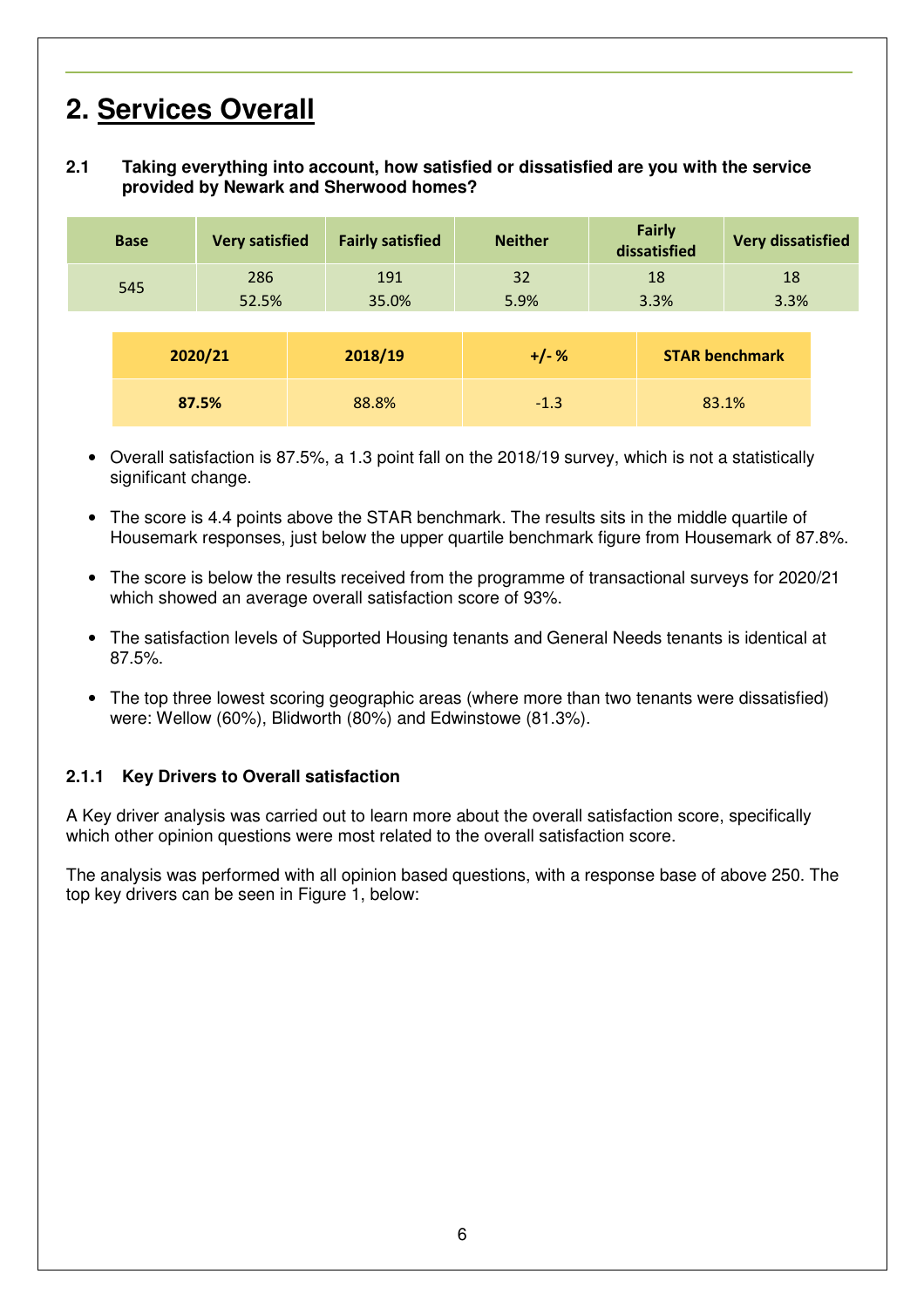

*Note - The analysis produces a correlation coefficient (or r value for short) with can range from -1.0 to +1.0. This rating can be interpreted using the following guide:* 

- *An r value close to 1 indicates that there is a strong relationship between the two variables*
- *A positive r value means that as one variable increases in value, the other variable will increase in value.*
- The strongest correlation to the overall satisfaction score is 'Dealing with repairs and maintenance' (0.67) which has featured in the top five in every year since 2016/17. The small fall in satisfaction with this question is mirrored by a fall in overall satisfaction suggesting the link is very real.
- Three questions related to customer service feature in the top 5 'Being easy to deal with' (0.62), 'Listening to views and acting upon them' (0.56) and Giving you a say in how services are managed' (0.55) showing the importance of this aspect to tenants.
- Satisfaction with the overall quality of the home is ranked third. This question has also seen a small fall in satisfaction this year and its close link to Overall satisfaction would help explain the fall in this score.

#### **2.2 Satisfaction with key tenancy measures**

|                                      | <b>Base</b> | <b>Very</b><br>satisfied | <b>Fairly</b><br>satisfied | <b>Neither</b> | <b>Fairly</b><br>dissatisfied | <b>Very</b><br>dissatisfied |
|--------------------------------------|-------------|--------------------------|----------------------------|----------------|-------------------------------|-----------------------------|
| Overall quality of your home         | 545         | 296                      | 171                        | 33             | 30                            | 15                          |
|                                      |             | 54.3%                    | 31.4%                      | 6.1%           | 5.5%                          | 2.8%                        |
| That NSDC provides a home            | 545         | 365                      | 146                        | 17             | 8                             | 9                           |
| that is safe and secure              |             | 67.0%                    | 26.8%                      | 3.1%           | 1.5%                          | 1.7%                        |
| That NSDC is easy to deal            | 542         | 315                      | 157                        | 33             | 24                            | 13                          |
| with                                 |             | 58.1%                    | 29.0%                      | 6.1%           | 4.4%                          | 2.4%                        |
| I have a good quality of life in     | 538         | 257                      | 227                        | 32             | 15                            | $\overline{7}$              |
| my home                              |             | 47.8%                    | 42.2%                      | 5.9%           | 2.8%                          | 1.3%                        |
| <b>NSDC is providing the service</b> |             | 241                      | 231                        | 29             | 27                            | 15                          |
| I expect from my landlord            | 543         | 44.4%                    | 42.5%                      | 5.3%           | 5.0%                          | 2.8%                        |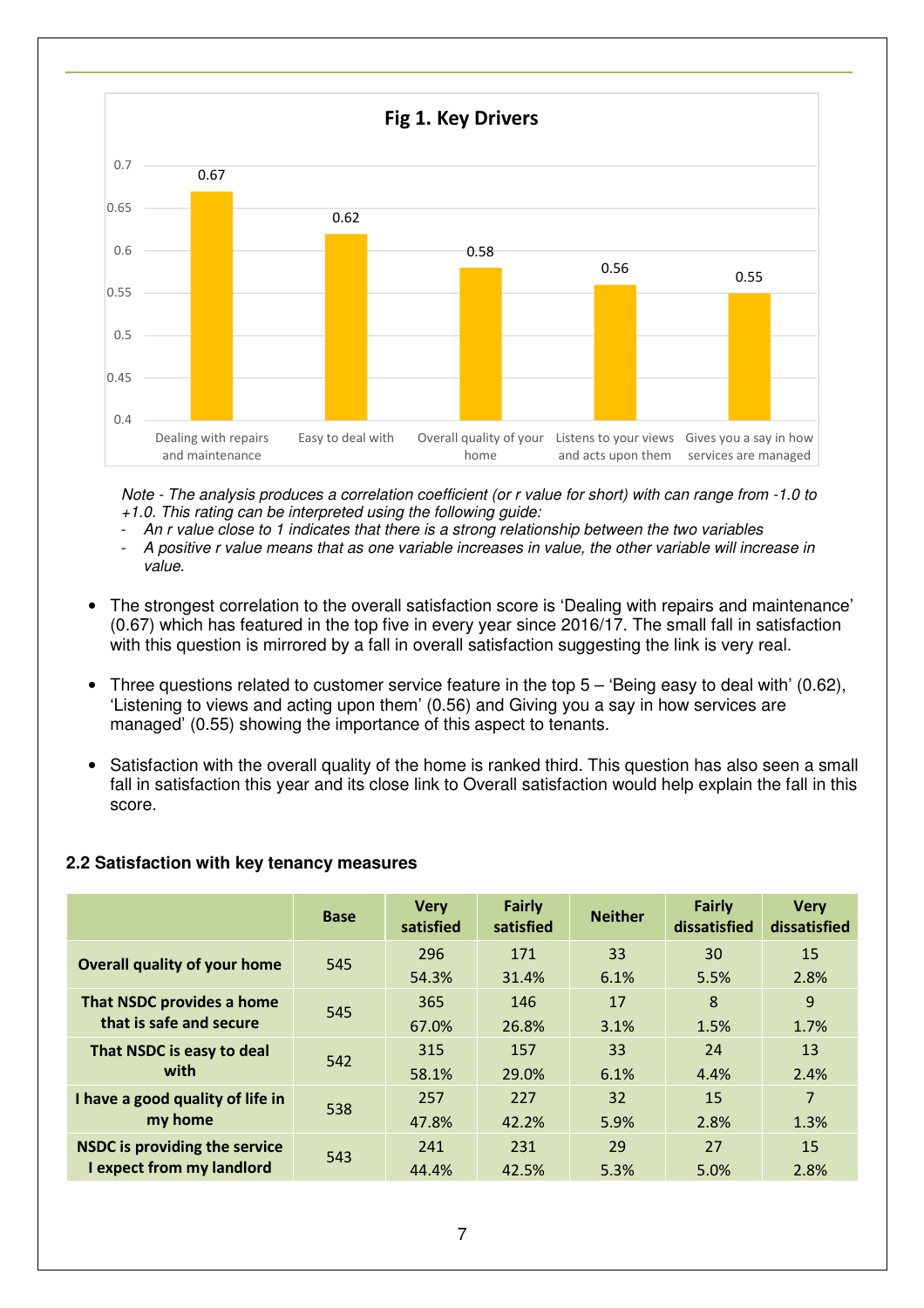|                                     | 2020/21 | 2018/19 | $+/- %$ | <b>STAR</b><br>benchmark |
|-------------------------------------|---------|---------|---------|--------------------------|
| <b>Overall quality of your home</b> | 85.7%   | 89.8%   | $-4.2$  | 85.6%                    |

- Satisfaction with all areas in this section are all above 85%.
- Two new Core questions are featured. 'Providing a home that is safe and secure' which scored 93.8% satisfaction, while 'NSDC being easy to deal with' scored 87.1%
- 'I have a good quality of life' scored 90% and 'NSDC is providing the service I expect' scored 86.9%
- Satisfaction with overall quality of the home has fallen by 4 points compared to 2018/19, a variation which is statistically significant. But the score remains just above the STAR benchmark.
- The 3 lowest scoring geographical areas for (where more than two tenants were dissatisfied) for each core question in this section were:

**Overall quality of your home:** Carlton on Trent (25%), Wellow (60%), Boughton (78.9%) **NSDC provides a home that is safe and secure:** Sutton on Trent (66.7%), Clipstone (81.8%), Farndon (85.7%) **NSDC is easy to deal with:** Carlton on Trent (50%), Wellow (60%) and Sutton on Trent (66.7%)

• For all three Core questions Sheltered Housing tenants were 2 to 3 points more satisfied than General Needs.

#### **2.3 Do you feel NSDC's services have become better or worse in the last 12 months?**

| <b>Base</b> | <b>Better</b> | <b>About the</b><br>same | <b>Worse</b> |
|-------------|---------------|--------------------------|--------------|
| 536         | 98            | 361                      | 77           |
|             | 18.3%         | 67.4%                    | 14.4%        |

• This is a question that is new to this year's survey. It shows that 85.7% of tenants believe that services have improved or at least stayed the same in the last 12 months.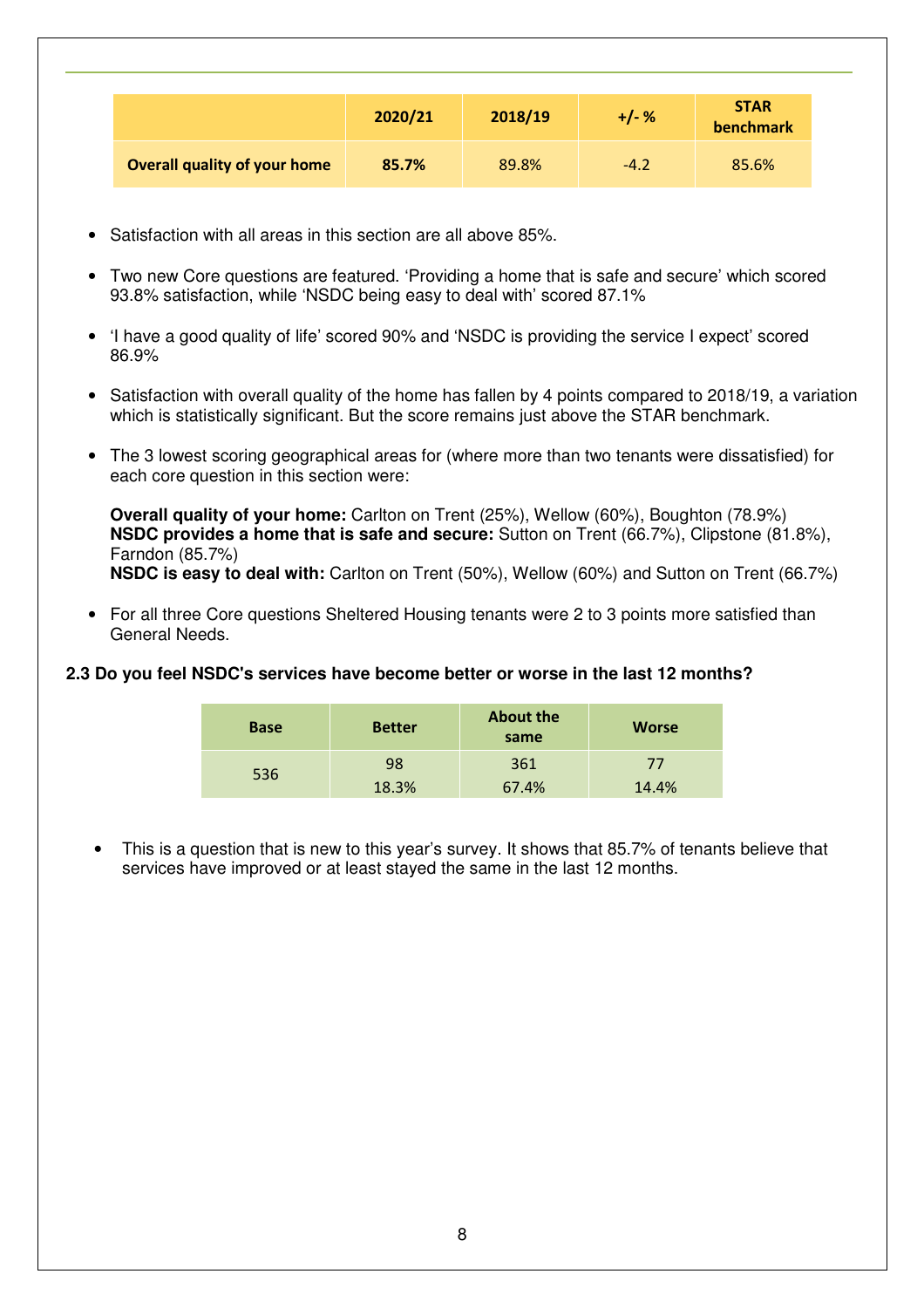#### **2.4 How likely would you be to recommend Newark and Sherwood District Council to family or friends on a scale of 0 to 10, where 0 is not at all likely and 10 is extremely likely?**



Results are shown in Figure 2 below:

*Note - The net promoter question is used to gauge customer loyalty and is typically measured on an 11 point scale (0-10). Respondents who score 9-10 are considered to be Promoters, and those who score 0-6 to be Detractors. The Net Promoter Score (NPS) is the difference between the two, ranging from -100 to 100.* 

- The Net Promoter Score for 2020/21 is 45.3, an increase of 7 points on 2018/19. The score is above the STAR median benchmark of 32.4 and also well inside the upper quartile of responses (39.6).
- The biggest difference between this year and 2018/19 is the increase in customers awarding 9/10 or 10/10, at 60.4%, up from 52.3%.
- This increase in the Net Promoter Sector contrasts with the small fall in overall satisfaction. But with both scores above the STAR benchmark the picture presented is generally one of relatively high customer satisfaction.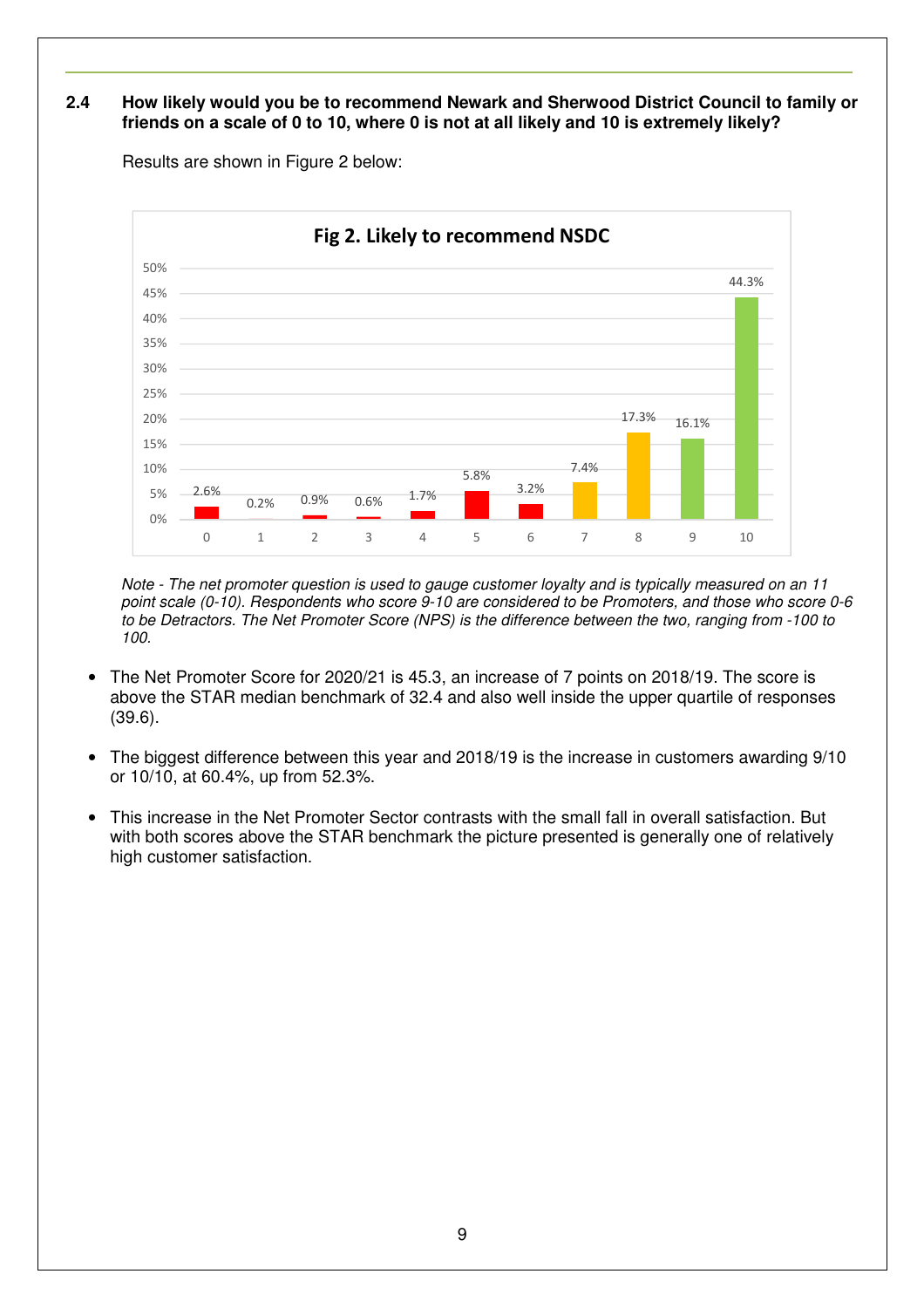# **3. Repairs & Maintenance**

#### **3.1 Generally, how satisfied or dissatisfied are you with the way Newark and Sherwood Homes deal with repairs and maintenance?**

|       | <b>Base</b> | <b>Very satisfied</b> | <b>Fairly satisfied</b> | <b>Neither</b> | <b>Fairly</b><br>dissatisfied | <b>Very dissatisfied</b> |  |
|-------|-------------|-----------------------|-------------------------|----------------|-------------------------------|--------------------------|--|
|       | 540         | 266<br>49.3%          | 167<br>30.9%            | 44<br>8.1%     | 28<br>5.2%                    | 35<br>6.5%               |  |
|       |             | 2020/21               | 2018/19                 | $+/- %$        |                               | <b>STAR benchmark</b>    |  |
| 80.2% |             | 83.6%                 | $-3.4$                  |                | 77.3%                         |                          |  |

- Satisfaction with the repairs service is at 80%, a fall of three points on 2018/19. The change is not statistically significant.
- The answers to this question form a much more general view of the repairs service which is below the more specific view of those that have used the service this year (87% - section 3.3).
- Despite this fall the score is 3 points above the STAR benchmark figure, and just below the upper quartile of STAR responses (currently at 81%).
- It is also below the overall satisfaction results for the Repairs transactional surveys in 2020/21 which show a highly satisfied view of the service at 94%.
- This question is the top key driver to overall satisfaction, after being in the top 5 key drivers in the past two surveys. It shows how important repairs are to tenants perception of overall satisfaction. It's small fall in satisfaction is reflected in a similar fall overall (Section 2.1)
- Satisfaction with General Needs tenants was lower (77%) than with sheltered housing tenants (83%), a slightly smaller gap than the 7 point difference in 2018/19.
- The three lowest scoring geographical areas (where more than two tenants were dissatisfied) were: Carlton on Trent (50%), Sutton on Trent (50%), Boughton (57.9%)

#### **3.2 Have you had any repairs to your home in the last 12 months?**

| <b>Base</b> | Yes          | <b>No</b>    | 2020/21 | 2018/19 | +/- % |
|-------------|--------------|--------------|---------|---------|-------|
| 545         | 264<br>48.5% | 281<br>51.5% | 49%     | 50%     | $-1$  |

• There was a 1 point fall in the proportion of respondents who had used the repairs service in the last 12 months.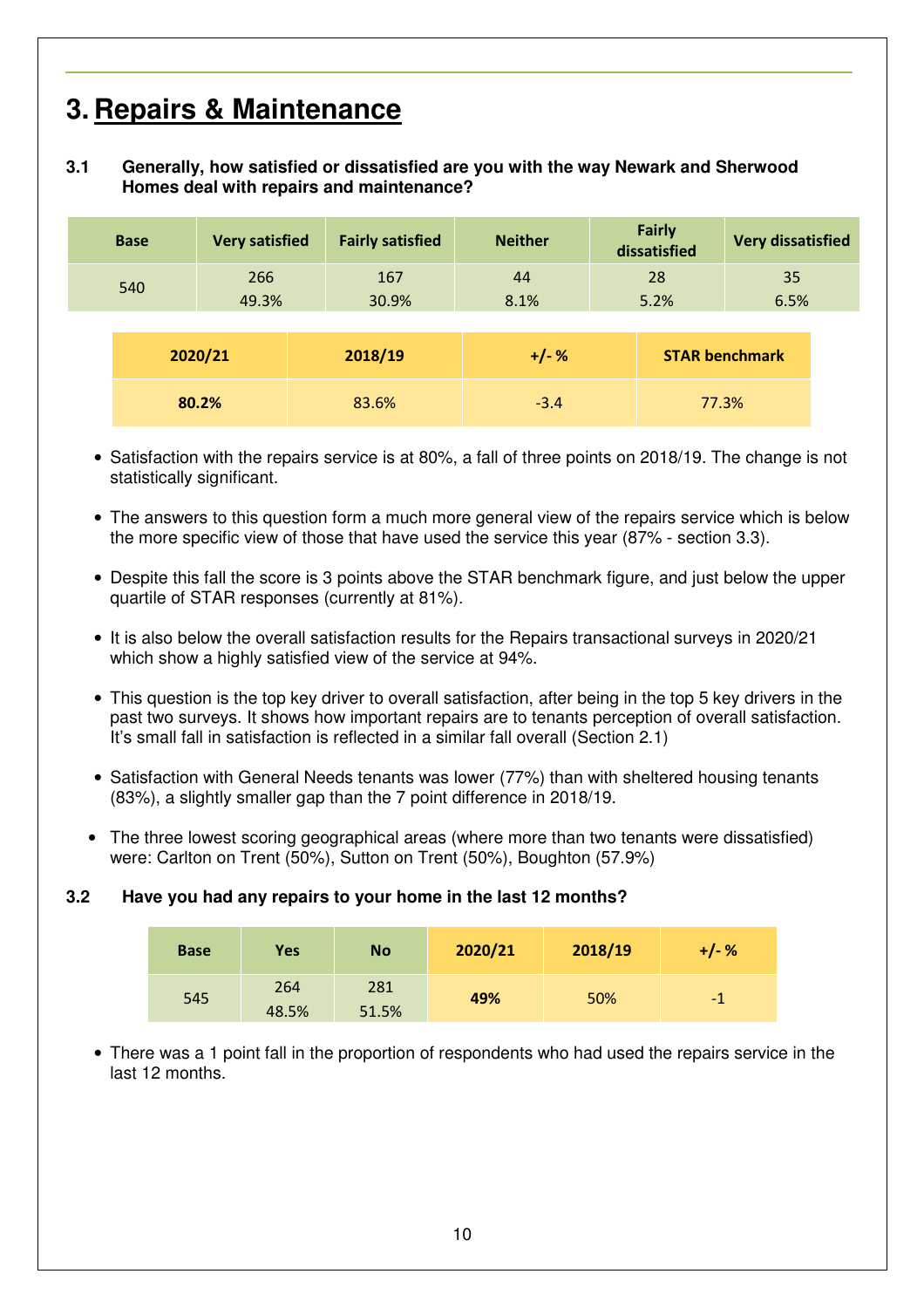#### **3.3 Thinking about your recent repair, how satisfied or dissatisfied were you with the following:**

|                              | <b>Base</b> | <b>Very</b><br>satisfied | <b>Fairly</b><br>satisfied | <b>Neither</b> | <b>Fairly</b><br>dissatisfied | <b>Verv</b><br>dissatisfied |
|------------------------------|-------------|--------------------------|----------------------------|----------------|-------------------------------|-----------------------------|
| NSDC was easy to deal with   | 261         | 165                      | 68                         | 8              |                               | 13                          |
|                              |             | 63.2%                    | 26.1%                      | 3.1%           | 2.7%                          | 5.0%                        |
| Time taken before work       | 256         | 127                      | 78                         | 20             | 19                            | 12                          |
| started                      |             | 49.6%                    | 30.5%                      | 7.8%           | 7.4%                          | 4.7%                        |
| The repair being done 'right | 259         | 129                      | 79                         | 10             | 20                            | 21                          |
| first time'                  |             | 49.8%                    | 30.5%                      | 3.9%           | 7.7%                          | 8.1%                        |
| The repairs service you      | 260         | 149                      | 77                         | 13             | 10                            | 11                          |
| received on this occasion    |             | 57.3%                    | 29.6%                      | 5.0%           | 3.8%                          | 4.2%                        |

|                                                      | 2020/21 | 2018/19 | $+/- %$ |
|------------------------------------------------------|---------|---------|---------|
| <b>Time taken before work</b><br>started             | 80%     | 80%     | O       |
| The repair being done 'right<br>first time'          | 80%     | 82%     | $-2$    |
| The repairs service you<br>received on this occasion | 87%     | 87%     | 0       |

- Satisfaction with these questions is very stable compared to 2018/19. The only question to fall in satisfaction was the repair being done right first time, by 2 points.
- That NSDC was easy to deal with is a new question, and recorded the highest satisfaction in this section – 89%.
- The Core question 'The repairs service you received on this occasion' is not yet able to be benchmarked, but was consistent with 2018/19 and 7 points higher than the general view of the repairs service (3.1).

#### **3.4 Did the contractor show proof of identity?**

| <b>Base</b> | Yes   | <b>Unsure</b> | <b>No</b> |
|-------------|-------|---------------|-----------|
| 263         | 206   | 30            | 27        |
|             | 78.3% | 11.4%         | 10.3%     |

• 10% of customers were sure that the contractor did not show ID.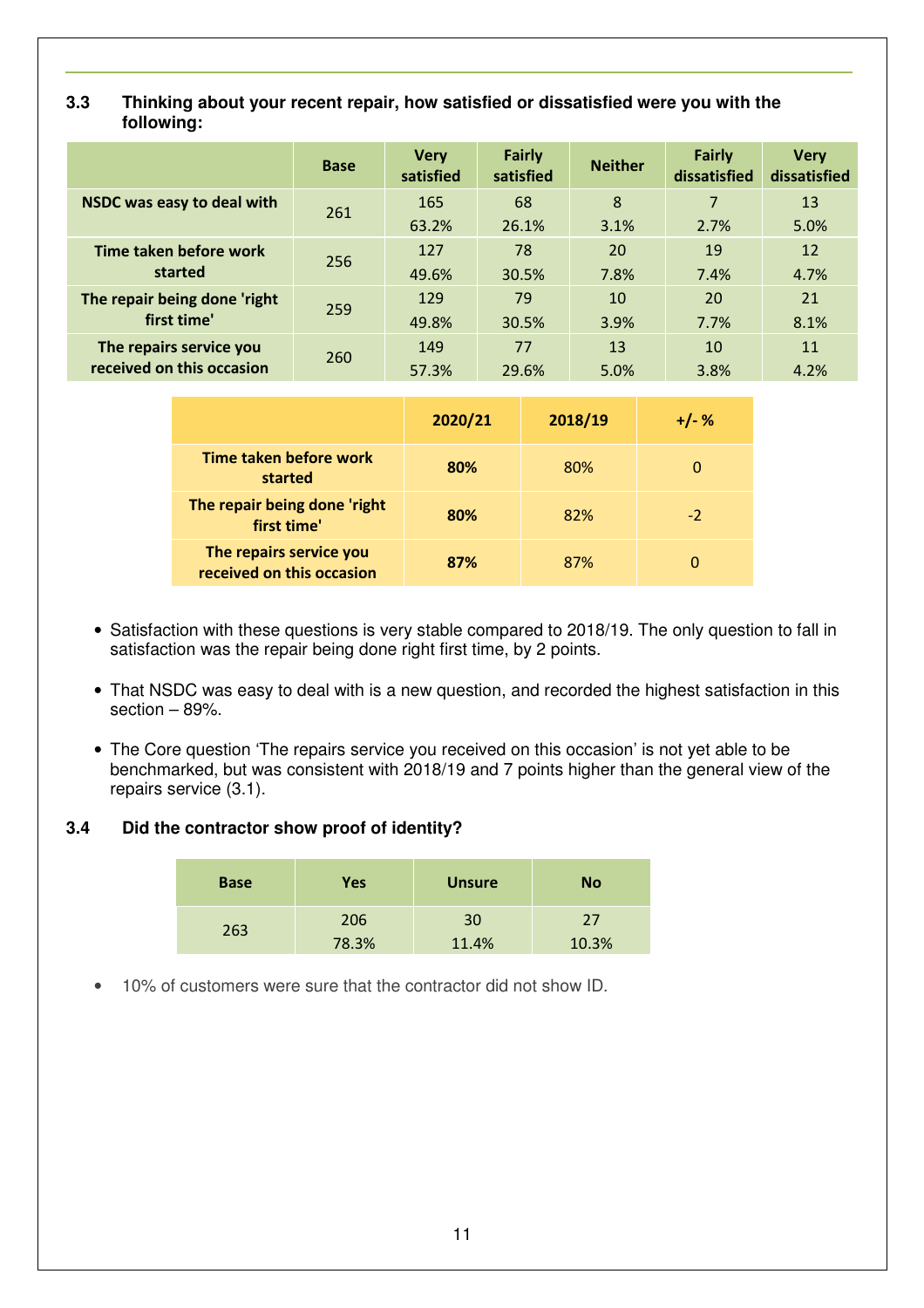**3.5 How likely would you be to recommend the repairs service to other residents on a scale of 0 to 10, where 0 is not at all likely and 10 is extremely likely?**



- This is also a new question this year. Nearly half of all respondents gave a score of 10 out of 10 for how likely they would be to recommend the repairs service.
- The Repairs Net Promoter Score for 2020/21 is 39.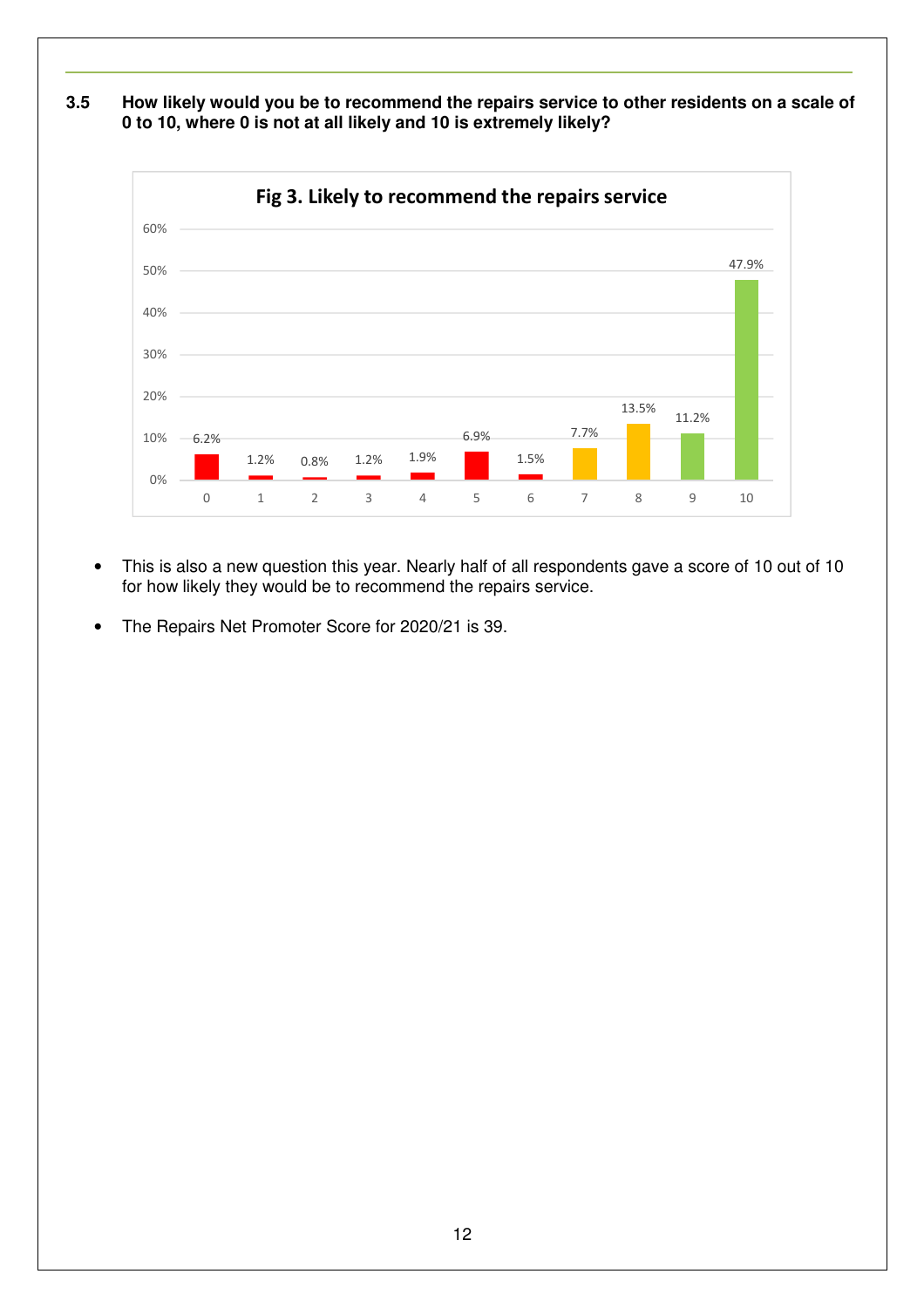# **4. Anti-social Behaviour**

#### **4.1 Have you reported anti-social behaviour to Newark and Sherwood Homes in the last 12 months?**

| <b>Base</b> | Yes        | <b>No</b>    | 2020/21 | 2018/19 | $+/-%$ |
|-------------|------------|--------------|---------|---------|--------|
| 545         | 33<br>6.1% | 512<br>93.9% | 6%      | 7%      | -1     |

• 6% of respondents reported an ASB case in the last 12 months, one percent less than in 2018/19.

**4.2 Thinking about your recent anti-social behaviour complaint, how satisfied or dissatisfied were you with the following?** 

|                                   | <b>Base</b> | <b>Very</b><br>satisfied | <b>Fairly</b><br>satisfied | <b>Neither</b> | <b>Fairly</b><br>dissatisfied | <b>Verv</b><br>dissatisfied |
|-----------------------------------|-------------|--------------------------|----------------------------|----------------|-------------------------------|-----------------------------|
| The way your ASB complaint        | 33          | 13                       | 8                          | $\overline{2}$ | 5                             | 5                           |
| was handled                       |             | 39.4%                    | 24.2%                      | 6.1%           | 15.2%                         | 15.2%                       |
|                                   | 31          | 14                       | 10                         | $\overline{3}$ | $\overline{2}$                | 2                           |
| <b>NSDC was easy to deal with</b> |             | 45.2%                    | 32.3%                      | 9.7%           | 6.5%                          | 6.5%                        |
| The member of staff dealing       |             | 13                       | 13                         | 3              | 1                             | 3                           |
| with it was knowledgeable         | 33          | 39.4%                    | 39.4%                      | 9.1%           | 3.0%                          | 9.1%                        |
| The final outcome of your         |             | 8                        |                            | $\overline{7}$ | 5                             | 6                           |
| <b>ASB complaint</b>              | 33          | 24.2%                    | 21.2%                      | 21.2%          | 15.2%                         | 18.2%                       |

|                                                          | 2020/21 | 2018/19 | $+/-$ % |
|----------------------------------------------------------|---------|---------|---------|
| The member of staff dealing<br>with it was knowledgeable | 79%     | 69%     | $+10$   |
| The final outcome of your ASB<br>complaint overall       | 45%     | 44%     | $+1$    |

- Satisfaction with how the ASB complaint was handled is 64%, NSDC being easy to deal with 78% and that staff were knowledgeable 79%. These relatively high scores contrast with satisfaction with the final outcome at 45%.
- The two questions that can be compared with 2018/19 have both increased in satisfaction, including satisfaction with the final outcome. Staff being knowledgeable has increased by, a nonsignificant, 10 points.
- It is difficult to make direct comparisons with the ASB transactional surveys where overall satisfaction was 71% for 2020/21, but the scores in this section, apart from the final outcome, are broadly similar to this mark.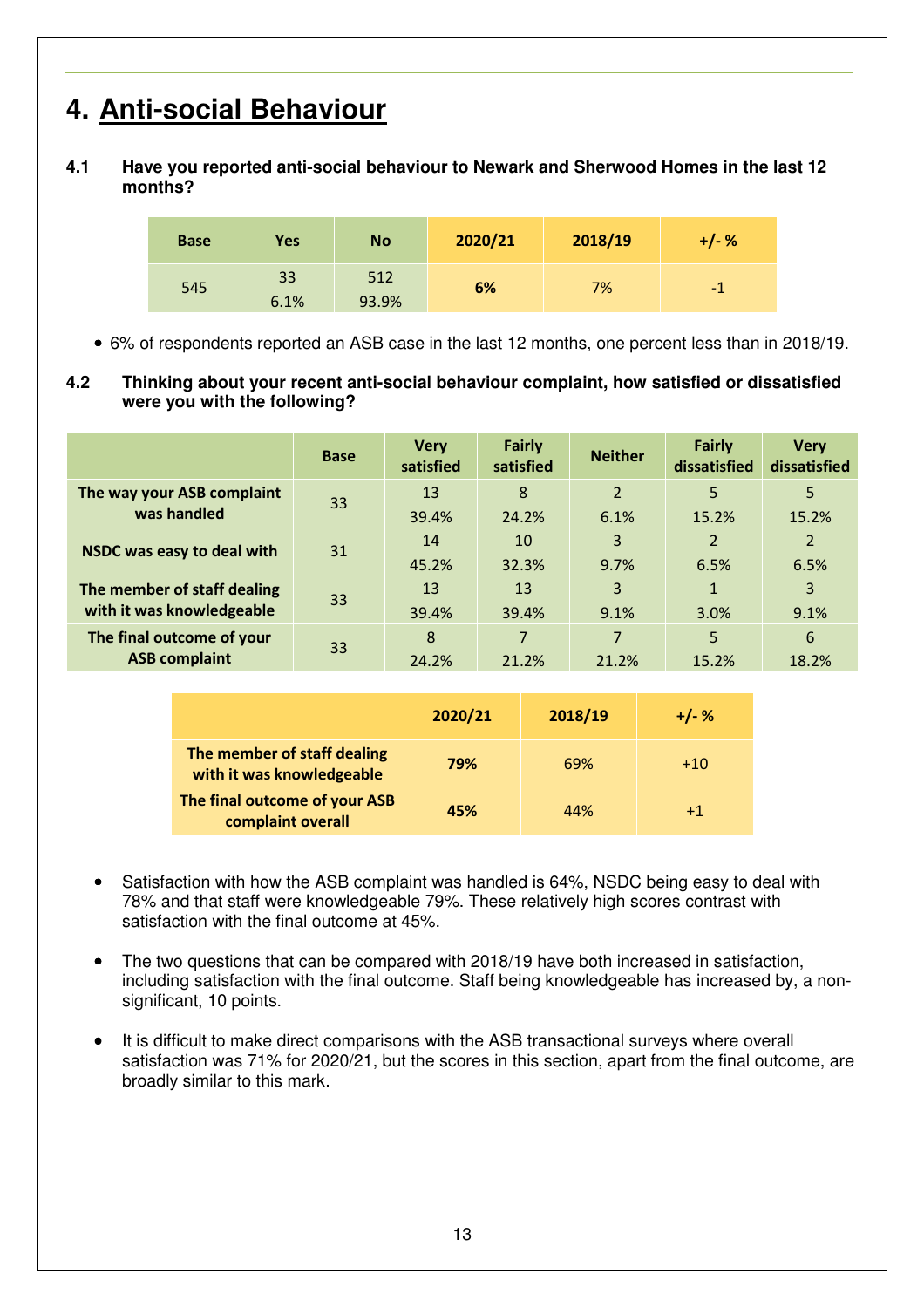# **5. Lettings**

### **5.1 Have you rented a new property in the past 12 months?**

| <b>Base</b> | Yes  | <b>No</b> |
|-------------|------|-----------|
| 545         | 25   | 520       |
|             | 4.6% | 95.4%     |

- This is a new section, added to the survey this year. It was relevant to 5% of respondents.
- **5.2 Thinking about the lettings service, how satisfied or dissatisfied were you with the following:**

|                               | <b>Base</b> | <b>Very</b><br>satisfied | <b>Fairly</b><br>satisfied | <b>Neither</b> | <b>Fairly</b><br>dissatisfied | <b>Very</b><br>dissatisfied |
|-------------------------------|-------------|--------------------------|----------------------------|----------------|-------------------------------|-----------------------------|
| The overall condition of your | 25          | 11                       |                            | $\mathbf{1}$   |                               | 6                           |
| home at the time of letting   |             | 44.0%                    | 28.0%                      | 4.0%           |                               | 24.0%                       |
| NSDC was easy to deal with    | 25          | 12                       | 10                         | $\overline{2}$ |                               | $\mathbf{1}$                |
|                               |             | 48.0%                    | 40.0%                      | 8.0%           |                               | 4.0%                        |
|                               | 25          | 14                       | 9                          |                |                               |                             |
| The overall lettings process  |             | 56.0%                    | 36.0%                      | 4.0%           | 4.0%                          |                             |

- Satisfaction with the Lettings process is generally high, particularly the overall process (92%) and NSDC being easy to deal with (88%).
- The obvious area of dissatisfaction is with the condition of the home at the time of the letting at 72%, where six respondents were very dissatisfied.
- The results are comparable with the transactional surveys for Lettings throughout 2020/21 where the overall satisfaction score was 93%.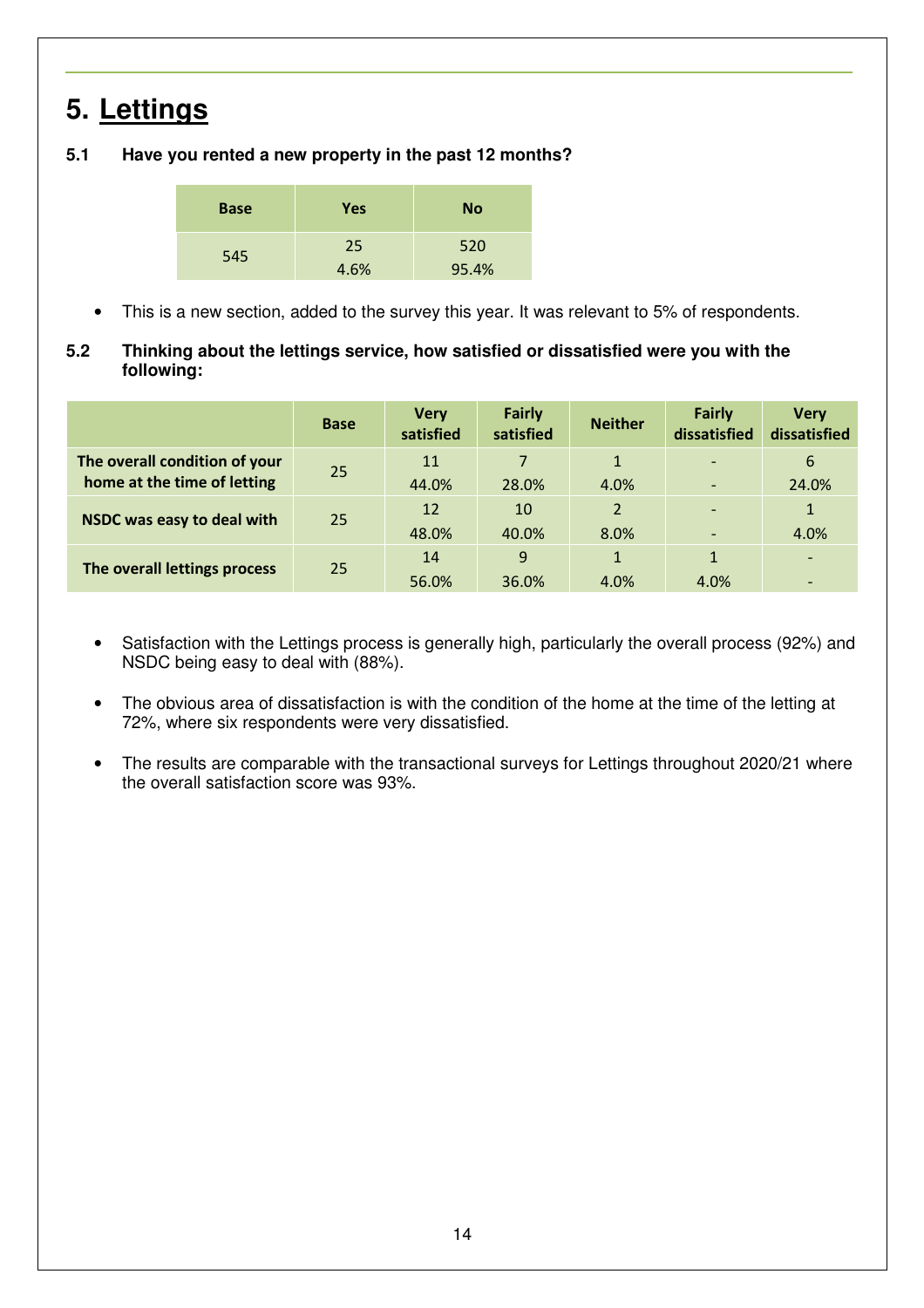# **6. Complaints**

### **6.1 Have you made a complaint to NSDC in the past 12 months?**

| <b>Base</b> | <b>Yes</b> | <b>No</b> |
|-------------|------------|-----------|
| 545         | 51         | 494       |
|             | 9.4%       | 90.6%     |

- This is another new section added this year. 9% of respondents reported making a complaint in the past year.
- **6.2 Thinking about your recent complaint, how satisfied or dissatisfied were you with the following:**

|                            | <b>Base</b> | <b>Very</b><br>satisfied | <b>Fairly</b><br>satisfied | <b>Neither</b> | <b>Fairly</b><br>dissatisfied | <b>Very</b><br>dissatisfied |
|----------------------------|-------------|--------------------------|----------------------------|----------------|-------------------------------|-----------------------------|
| The way your complaint was | 51          | 11                       | 5                          | 4              | 12                            | 19                          |
| handled                    |             | 21.6%                    | 9.8%                       | 7.8%           | 23.5%                         | 37.3%                       |
| NSDC was easy to deal with | 50          | 11                       | 17                         | $\overline{2}$ | 7                             | 13                          |
|                            |             | 22.0%                    | 34.0%                      | 4.0%           | 14.0%                         | 26.0%                       |
| The final outcome of your  |             | 9                        | 7                          | 9              | 5                             | 21                          |
| complaint                  | 51          | 17.6%                    | 13.7%                      | 17.6%          | 9.8%                          | 41.2%                       |

- The scores in this section are the lowest throughout the whole survey. This is typical for complaints satisfaction where respondents are dissatisfied enough to make a complaint and their view on the process tends to be influenced by whether it has been resolved.
- NSDC being easy to deal with was the highest scoring aspect (56%) followed by the way it was handled and the final outcome (both 31%).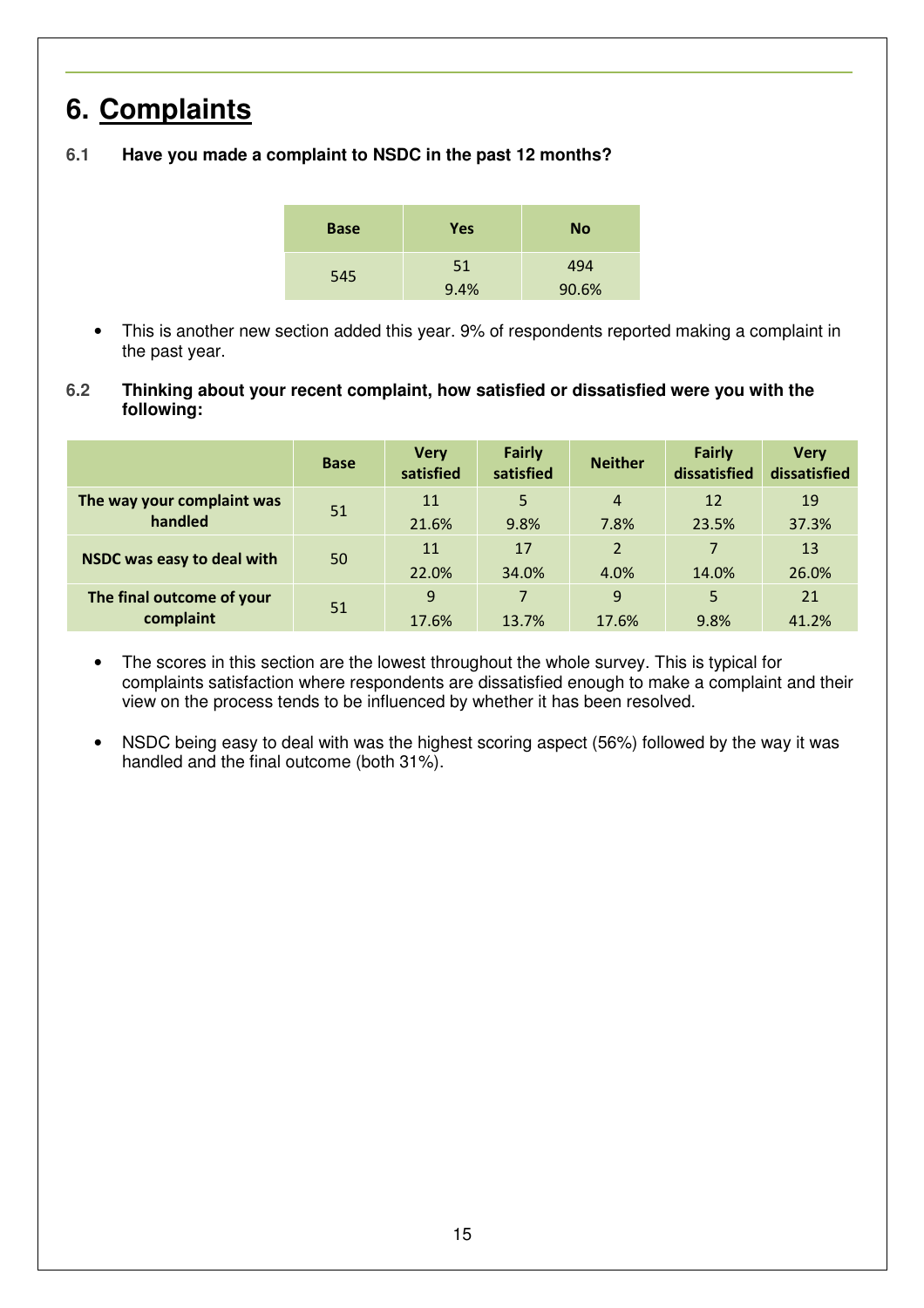# **7. Dealing with queries**

**7.1 Have you contacted NSDC in the last 12 months with a query (other than to pay your rent or service charges)?** 

| <b>Base</b> | Yes   | <b>No</b> |
|-------------|-------|-----------|
| 545         | 121   | 424       |
|             | 22.2% | 77.8%     |

• This section was explored in 2018/19 survey but with a different set of questions.

#### **7.2 Thinking about your recent call, how satisfied or dissatisfied were you with the following:**

|                            | <b>Base</b> | <b>Very</b><br>satisfied | <b>Fairly</b><br>satisfied | <b>Neither</b> | <b>Fairly</b><br>dissatisfied | <b>Very</b><br>dissatisfied |
|----------------------------|-------------|--------------------------|----------------------------|----------------|-------------------------------|-----------------------------|
| The way your call was      | 121         | 67                       | 30                         | $\overline{7}$ | 9                             | 8                           |
| handled                    |             | 55.4%                    | 24.8%                      | 5.8%           | 7.4%                          | 6.6%                        |
|                            | 120         | 64                       | 30                         | $\overline{7}$ | 11                            | 8                           |
| NSDC was easy to deal with |             | 53.3%                    | 25.0%                      | 5.8%           | 9.2%                          | 6.7%                        |
| The information and advice |             | 66                       | 31                         | 8              | 8                             | 8                           |
| provided by staff          | 121         | 54.5%                    | 25.6%                      | 6.6%           | 6.6%                          | 6.6%                        |

- The scores for all questions in this section are very similar. The way your call was handled is 80%, NSDC being easy to deal with is 78% and information and advice provided is 80%.
- While not directly comparable, the scores are generally lower than those received for the CAS service in the transactional surveys, which had an overall score of 90% for 2020/21.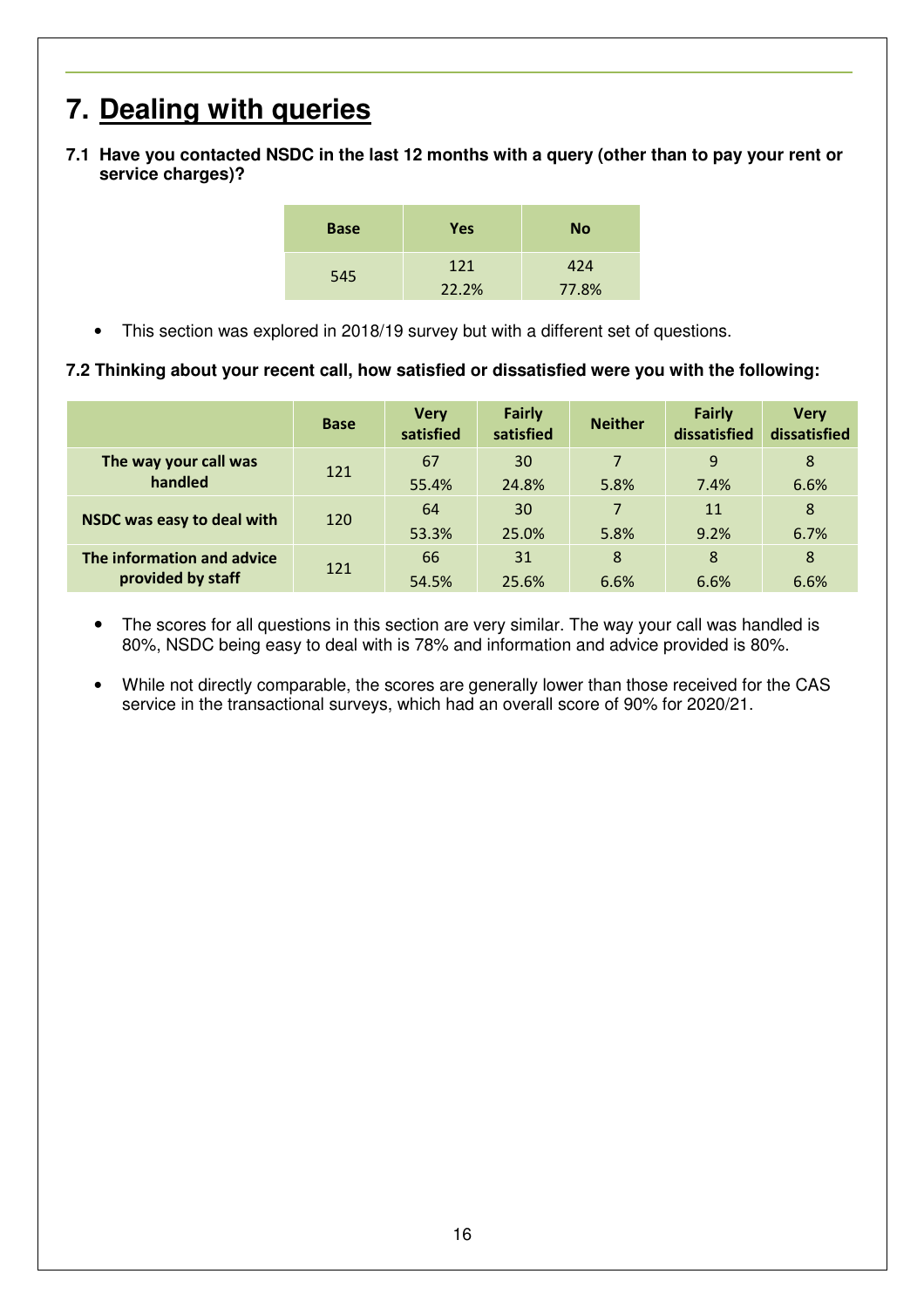### **8. Neighbourhoods & Estates**

| <b>Base</b> | <b>Very satisfied</b> | <b>Fairly satisfied</b> | <b>Neither</b> | <b>Fairly</b><br>dissatisfied | <b>Very dissatisfied</b> |  |
|-------------|-----------------------|-------------------------|----------------|-------------------------------|--------------------------|--|
| 543         | 351<br>64.6%          | 138<br>25.4%            | 22<br>4.1%     | 16<br>2.9%                    | <b>16</b><br>2.9%        |  |
|             | 2020/21               | 2018/19                 | $+/- %$        |                               | <b>STAR benchmark</b>    |  |
|             | 90.1%                 | 86.7%                   | $+3.4$         |                               | 81%                      |  |

#### **8.1 How satisfied or dissatisfied are you with your neighbourhood as a place to live?**

- At 90% this score is a statistically significant three point increase on 2018/19 and a full nine points above the STAR benchmark.
- Satisfaction with General Needs tenants was very slightly lower (89%) than with sheltered housing tenants (91%).
- The three lowest scoring geographical areas (where more than two tenants were dissatisfied) were: Boughton (73.7%), Newark on Trent (86.1%) and Clipstone (86.4%).

#### **8.2 In the last three years, would you say your neighbourhood has got better or worse?**

| <b>Base</b> | <b>Better</b> | <b>About the</b><br>same | <b>Worse</b> |
|-------------|---------------|--------------------------|--------------|
| 537         | 71            | 381                      | 85           |
|             | 13.2%         | 70.9%                    | 15.8%        |

16% say their neighbourhood has declined in the last three years.

#### **8.3 To what extent is rubbish or litter a problem in your neighbourhood?**

| <b>Base</b> | <b>Major problem</b> | <b>Minor problem</b> | Not a problem |
|-------------|----------------------|----------------------|---------------|
| 543         | 58                   | 129                  | 356           |
|             | 10.7%                | 23.8%                | 65.6%         |

• 35% say that rubbish or litter is either a major or minor problem.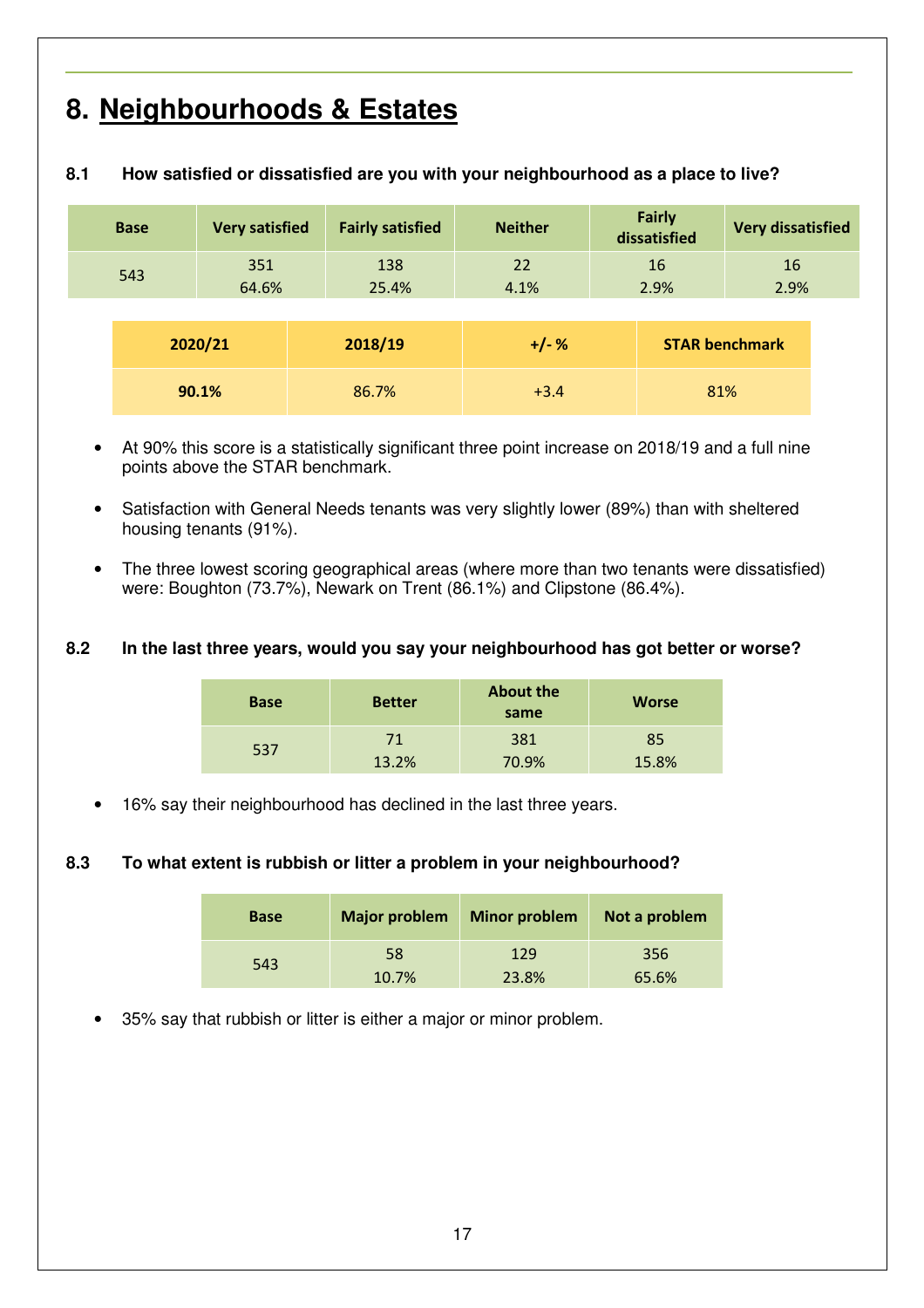### **8.4 How satisfied or dissatisfied are you with:**

|                                 | <b>Base</b> | <b>Very</b><br>satisfied | <b>Fairly</b><br>satisfied | <b>Neither</b> | <b>Fairly</b><br>dissatisfied | <b>Very</b><br>dissatisfied |
|---------------------------------|-------------|--------------------------|----------------------------|----------------|-------------------------------|-----------------------------|
| The grounds maintenance,        | 449         | 205                      | 161                        | 30             | 31                            | 22                          |
| such as grass cutting           |             | 45.7%                    | 35.9%                      | 6.7%           | 6.9%                          | 4.9%                        |
| <b>That NSDC keeps communal</b> | 428         | 197                      | 180                        | 18             | 14                            | 19                          |
| areas clean and safe            |             | 46.0%                    | 42.1%                      | 4.2%           | 3.3%                          | 4.4%                        |
| The cleaning of the Internal    |             | 93                       | 102                        | 8              | 12                            | 8                           |
| communal areas                  | 223         | 41.7%                    | 45.7%                      | 3.6%           | 5.4%                          | 3.6%                        |
| The cleaning of the External    |             | 99                       | 124                        | 12             | 11                            | 14                          |
| communal areas                  | 260         | 38.1%                    | 47.7%                      | 4.6%           | 4.2%                          | 5.4%                        |

• Satisfaction is high in this area. Keeping communal areas clean and safe is the highest scoring area at 88%, while the cleaning of internal areas (87%) and external areas (86%) both scored similarly.

• Grounds maintenance and grass cutting scored slightly lower at 82%.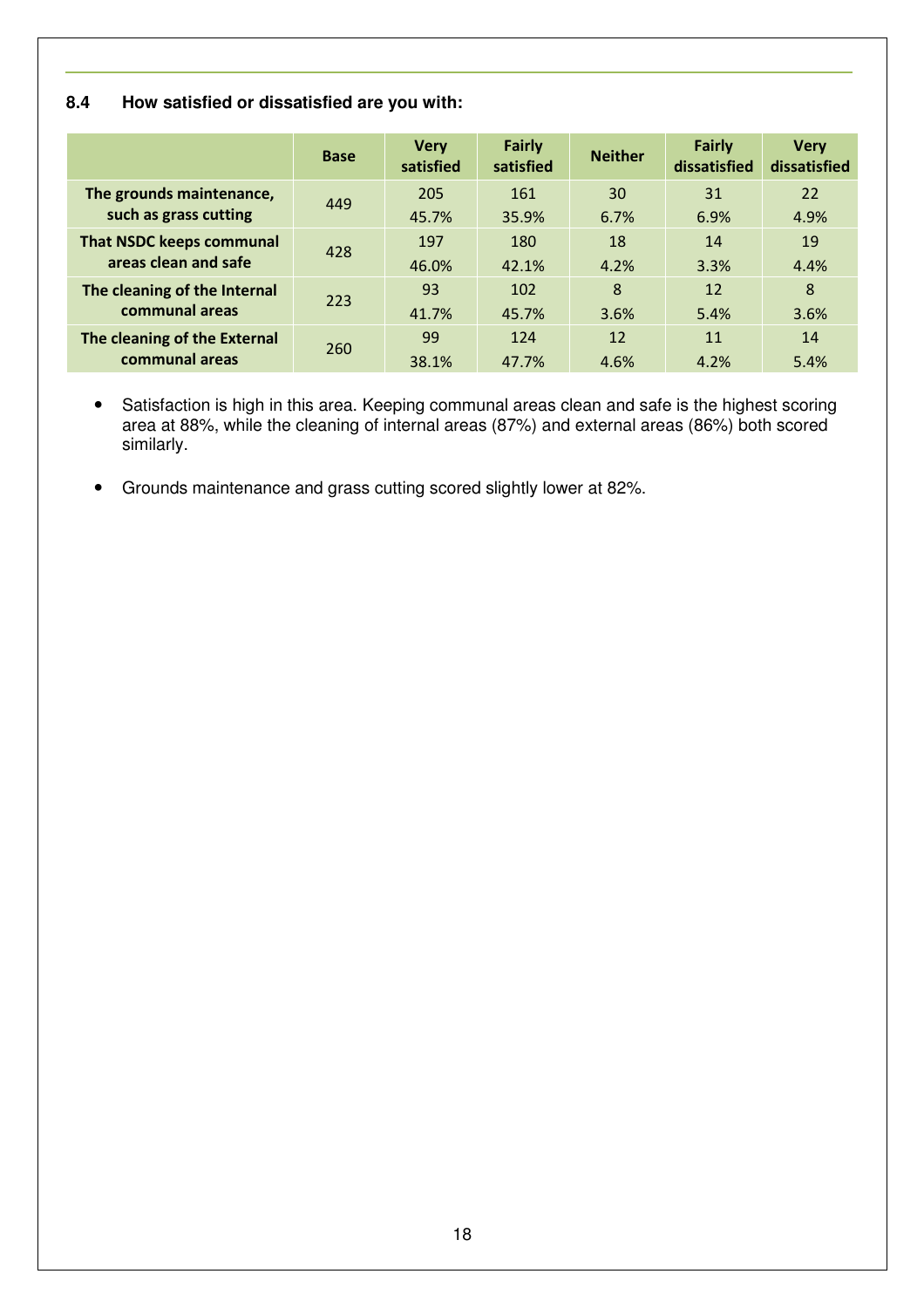### **9. Your home**

#### **9.1 To what extent do you agree or disagree that NSDC takes residents' health and safety concerns seriously?**

| <b>Base</b> | <b>Agree strongly</b> | Agree | <b>Neither</b> | <b>Disagree</b> | <b>Disagree</b><br>strongly |
|-------------|-----------------------|-------|----------------|-----------------|-----------------------------|
| 526         | 239                   | 206   | 42             | 26              | 13                          |
|             | 45.4%                 | 39.2% | 8.0%           | 4.9%            | 2.5%                        |

• 85% of respondents believe NSDC take health & safety concerns seriously. This is slightly lower than expected considering 94% of respondents feel that NSDC provide a safe and secure home (2.2).

#### **9.2 How satisfied or dissatisfied are you with:**

|                                   | <b>Base</b> | <b>Very</b><br>satisfied | <b>Fairly</b><br>satisfied | <b>Neither</b> | <b>Fairly</b><br>dissatisfied | <b>Very</b><br>dissatisfied |
|-----------------------------------|-------------|--------------------------|----------------------------|----------------|-------------------------------|-----------------------------|
| <b>Gas servicing arrangements</b> | 514         | 349                      | 139                        | 8              | 9                             | 9                           |
|                                   |             | 67.9%                    | 27.0%                      | 1.6%           | 1.8%                          | 1.8%                        |
| The heating and energy            | 531         | 317                      | 150                        | 25             | 17                            | 22                          |
| efficiency of your home           |             | 59.7%                    | 28.2%                      | 4.7%           | 3.2%                          | 4.1%                        |
| The emergency call system         | 182         | 129                      | 39                         | $\overline{4}$ | 3                             | 7                           |
|                                   |             | 70.9%                    | 21.4%                      | 2.2%           | 1.6%                          | 3.8%                        |

- Satisfaction with gas servicing arrangements scored very highly at 95%. This score compares almost exactly with the overall score on the gas servicing transactional surveys of 96% for 2020/21.
- 92% were satisfied with the emergency call system (Care line) while 88% were satisfied with the heating and energy efficiency in homes.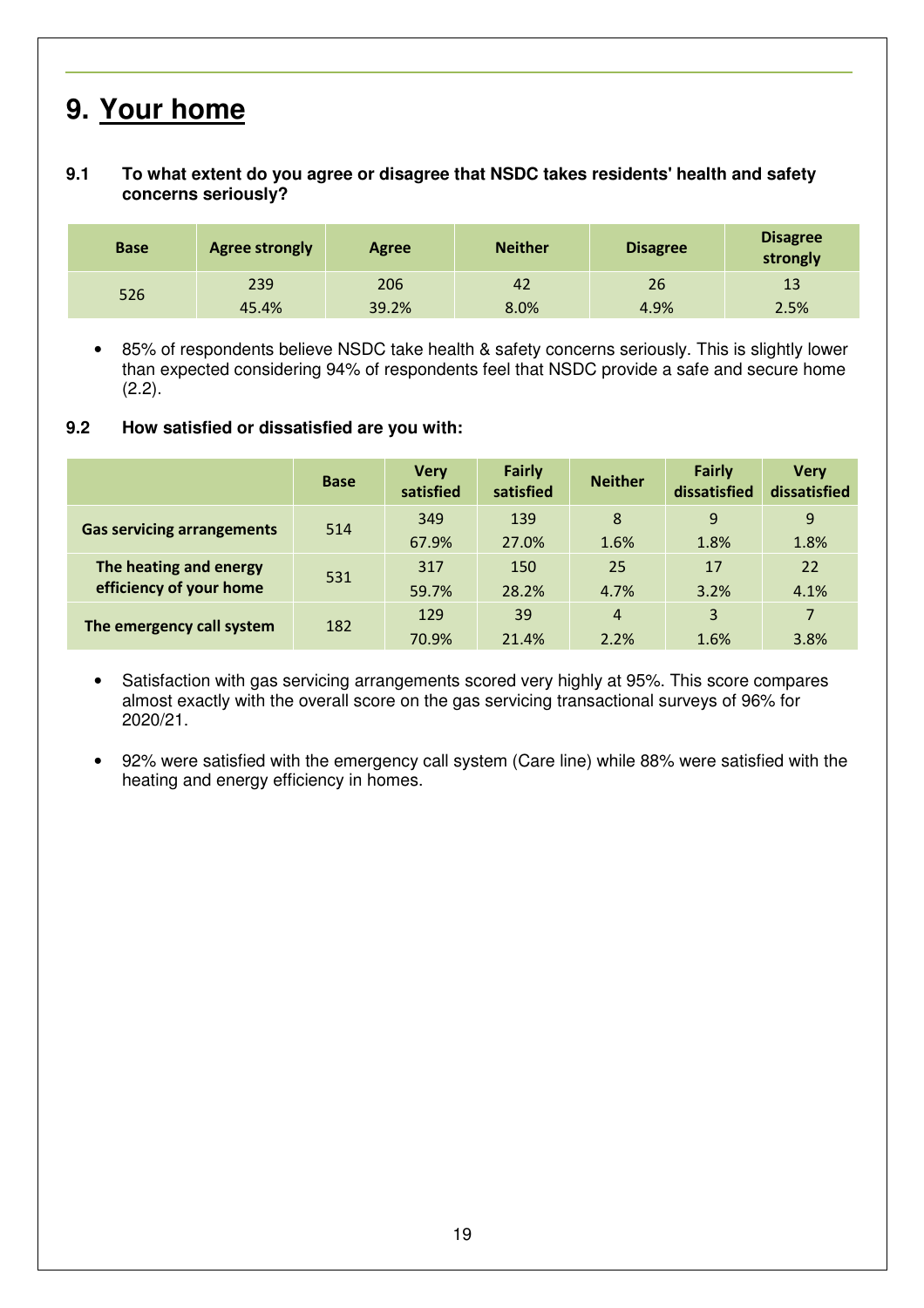### 10. Empowerment

#### **10.1 How satisfied or dissatisfied are you:**

|                                     | <b>Base</b> | <b>Very</b><br>satisfied | <b>Fairly</b><br>satisfied | <b>Neither</b> | <b>Fairly</b><br>dissatisfied | <b>Very</b><br>dissatisfied |
|-------------------------------------|-------------|--------------------------|----------------------------|----------------|-------------------------------|-----------------------------|
| <b>NSDC listens to your views</b>   | 461         | 196                      | 181                        | 33             | 29                            | 22                          |
| and acts upon them                  |             | 42.5%                    | 39.3%                      | 7.2%           | 6.3%                          | 4.8%                        |
| <b>NSDC gives the opportunity</b>   | 476         | 206                      | 206                        | 31             | 17                            | 16                          |
| to make your views known            |             | 43.3%                    | 43.3%                      | 6.5%           | 3.6%                          | 3.4%                        |
| That NSDC gives you a say in        | 425         | 166                      | 189                        | 35             | 16                            | 19                          |
| how services are managed            |             | 39.1%                    | 44.5%                      | 8.2%           | 3.8%                          | 4.5%                        |
| <b>Opportunities to participate</b> | 382         | 153                      | 161                        | 30             | 18                            | 20                          |
| in NSDC's decision making           |             | 40.1%                    | 42.1%                      | 7.9%           | 4.7%                          | 5.2%                        |
| The ability to interact with        | 457         | 202                      | 206                        | 24             | 16                            | 9                           |
| NSDC in the way you prefer          |             | 44.2%                    | 45.1%                      | 5.3%           | 3.5%                          | 2.0%                        |
|                                     |             |                          |                            |                |                               |                             |
|                                     | 2020/21     |                          | 2018/19                    | $+/- %$        | <b>STAR benchmark</b>         |                             |
| <b>NSDC listens to your views</b>   |             |                          |                            |                |                               |                             |

Listening to your views and acting upon them is a key Housemark perception question. Satisfaction has risen by a statistically significant two points on 2018/19 and the score is a full 14 points above the STAR benchmark.

**and acts upon them <b>81.8%** 1.8% 1.8% +2.1 67.7%

- Giving the opportunity to make views known scored even higher at 86.6%. This is also a key Housemark perception question and will be able to be benchmarked in the future when more data is available.
- All questions in this section score above 80% satisfaction. The highest scoring is satisfaction with 'being able to interact with NSDC how they prefer' at 89%, showing that the range of options available to tenants is largely seen as sufficient.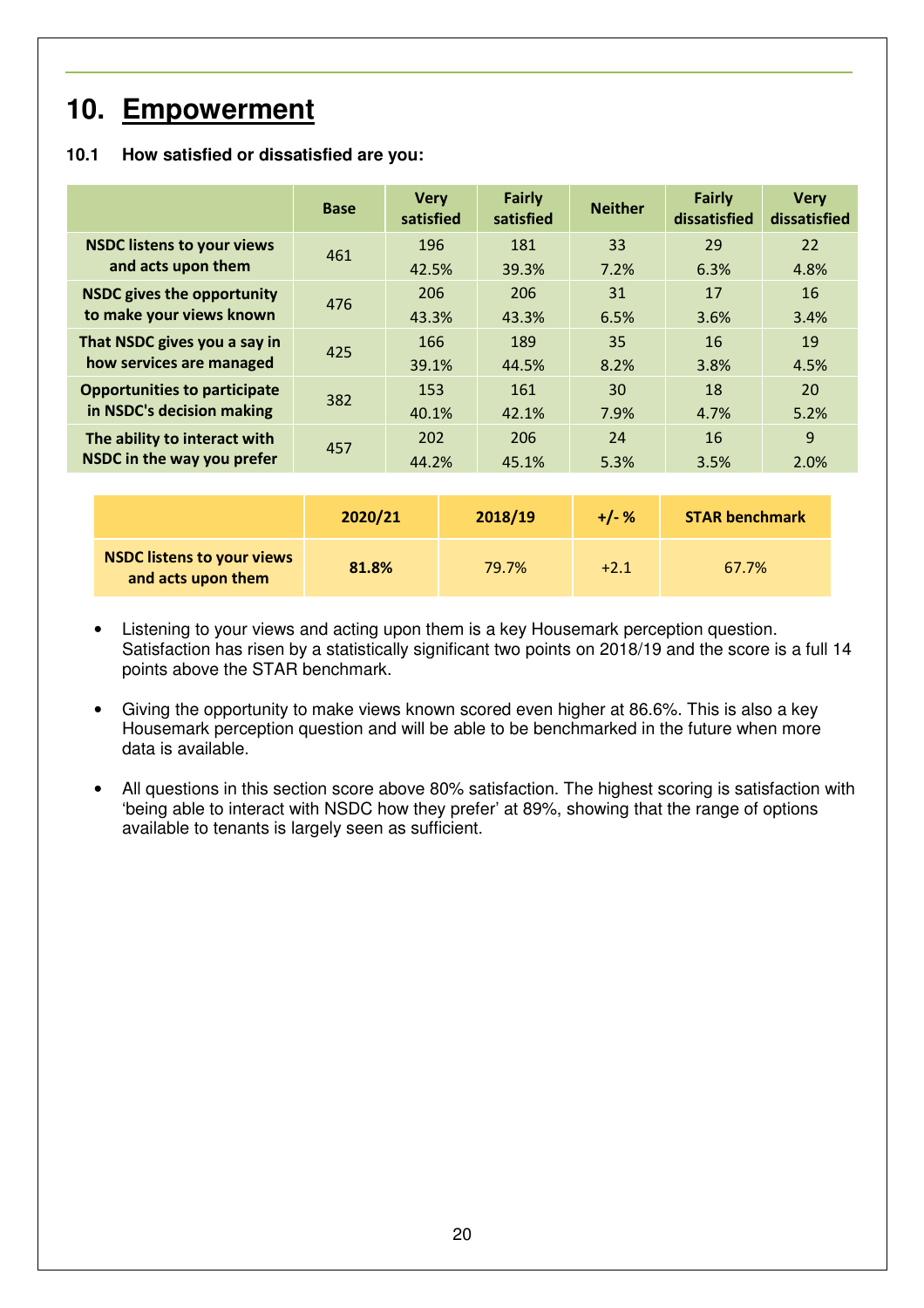### **11. Value for Money**

#### **11.1 How satisfied or dissatisfied are you:**

|                              | <b>Base</b> | <b>Very</b><br>satisfied | <b>Fairly</b><br>satisfied | <b>Neither</b> | <b>Fairly</b><br>dissatisfied | <b>Verv</b><br>dissatisfied |
|------------------------------|-------------|--------------------------|----------------------------|----------------|-------------------------------|-----------------------------|
| Your rent provides value for | 523         | 279                      | 195                        | 18             | 16                            | 15                          |
| money                        |             | 53.3%                    | 37.3%                      | 3.4%           | 3.1%                          | 2.9%                        |
| Your service charges provide |             | 195                      | 169                        | 16             | 27                            | 20                          |
| value for money              | 427         | 45.7%                    | 39.6%                      | 3.7%           | 6.3%                          | 4.7%                        |
| The advice and support with  | 318         | 146                      | 143                        | 12             | 9                             | 8                           |
| managing your finances       |             | 45.9%                    | 45.0%                      | 3.8%           | 2.8%                          | 2.5%                        |

|                                                        | 2020/21 | 2018/19 | $+/- %$ | <b>STAR benchmark</b> |
|--------------------------------------------------------|---------|---------|---------|-----------------------|
| Your rent provides value<br>for money                  | 90.6%   | 91.4%   | $-0.8$  | 86.7%                 |
| <b>Your service charges</b><br>provide value for money | 85.3%   | 77.5%   | $+7.8$  | 74.5%                 |

- 91% of respondents were satisfied their rent is value for money. This is just below the 2018/19 score but 4 points above the STAR benchmark.
- Satisfaction that service charges are value for money has increased nearly 8 points from 2018/19. The change is statistically significant and is nearly 11 points above the STAR benchmark.
- The advice and support with managing your finances and paying rent and service charges also scored well with 91% satisfaction.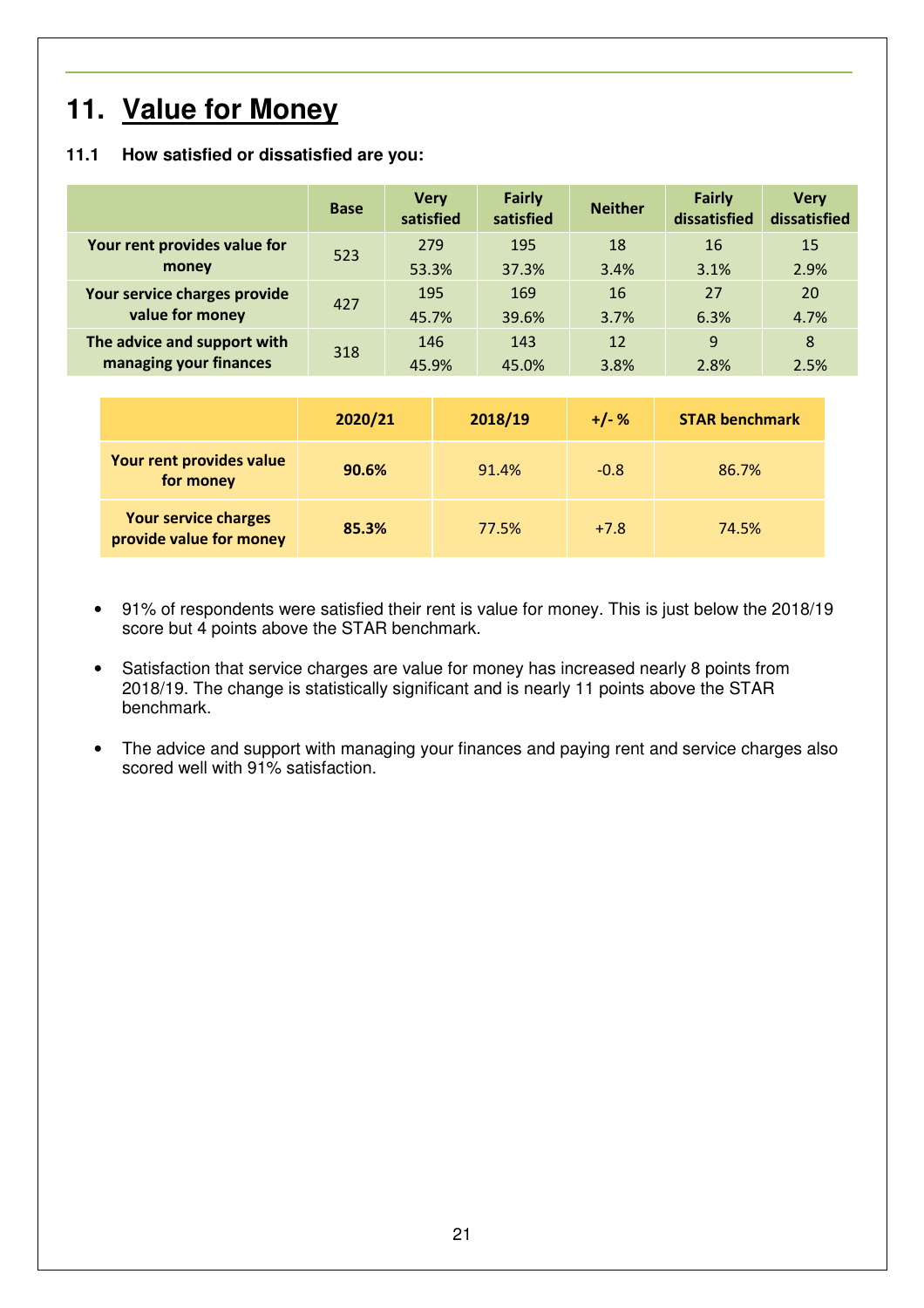# **Annex 1 – Questionnaire**

# Newark and Sherwood District Council

### STAR survey 2020/21

| Q1             | Very satisfied<br>❏<br>Fairly satisfied<br>❏<br>Neither<br>❏<br>❏<br>Fairly dissatisfied<br>Very dissatisfied<br>❏                                                                             | So firstly, taking everything into account, how satisfied or dissatisfied are you with the service<br>provided by Newark and Sherwood District Council? |                  |         |                                       |                   |
|----------------|------------------------------------------------------------------------------------------------------------------------------------------------------------------------------------------------|---------------------------------------------------------------------------------------------------------------------------------------------------------|------------------|---------|---------------------------------------|-------------------|
| Q2             |                                                                                                                                                                                                | How satisfied or dissatisfied are you:<br>Very satisfied                                                                                                | Fairly satisfied | Neither | Fairly dissatisfied Very dissatisfied |                   |
|                | a. With the overall<br>quality of your home                                                                                                                                                    | □                                                                                                                                                       | ❏                | ❏       | ப                                     | ❏                 |
|                | b. That NSDC<br>provides a home that                                                                                                                                                           | ப                                                                                                                                                       | ❏                | ◻       | ◻                                     | ◻                 |
|                | is safe and secure<br>c. That NSDC is                                                                                                                                                          | □                                                                                                                                                       | ❏                | ப       | □                                     | ❏                 |
| Q3             | easy to deal with                                                                                                                                                                              | To what extent do you agree or disagree with the following?<br>Agree strongly                                                                           | Agree            | Neither | Disagree                              | Disagree strongly |
|                | a. I have a good<br>quality of life in my<br>home                                                                                                                                              | l 1                                                                                                                                                     | ❏                | ◻       | ப                                     | ❏                 |
|                | b. NSDC is providing<br>the service I expect<br>from my landlord                                                                                                                               | □                                                                                                                                                       | ❏                | ப       | ப                                     | ப                 |
| Q <sub>4</sub> | <b>Better</b><br>◻<br>About the same<br>◻<br>Worse<br>□                                                                                                                                        | Do you feel NSDC's services have become better or worse in the last 12 months?                                                                          |                  |         |                                       |                   |
| Q <sub>5</sub> | 0<br>$\Box$<br>$\Box$ 1<br>2<br>❏<br>$\Box$<br>3<br>$\overline{4}$<br>❏<br>$\mathbf 5$<br>$\Box$<br>6<br>$\Box$<br>$\overline{7}$<br>$\Box$<br>$\,8\,$<br>$\Box$<br>$\hbox{9}$<br>❏<br>10<br>□ | How likely would you be to recommend NSDC to family or friends on a scale of 0 to 10, where 0<br>is not at all likely and 10 is extremely likely?       |                  |         |                                       |                   |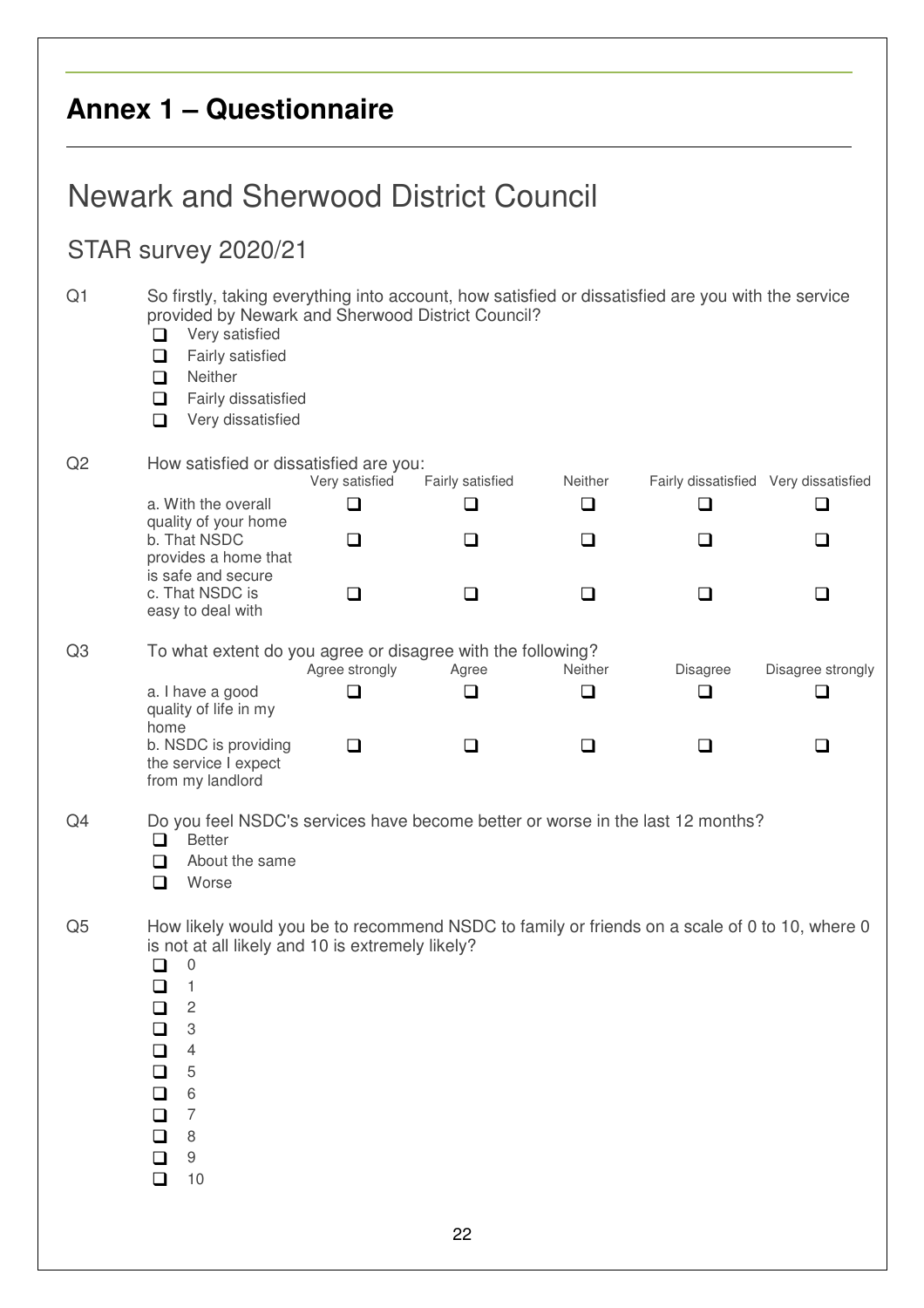| <b>Repairs</b> |                                                                                                                                                                                                                                                                                                                                                                  |                |           |         |              |                      |        |
|----------------|------------------------------------------------------------------------------------------------------------------------------------------------------------------------------------------------------------------------------------------------------------------------------------------------------------------------------------------------------------------|----------------|-----------|---------|--------------|----------------------|--------|
| Q <sub>6</sub> | Generally, how satisfied or dissatisfied are you with the way NSDC deal with repairs and<br>maintenance?<br>$\Box$<br>Very satisfied<br>Fairly satisfied<br>$\Box$<br>Neither<br>❏<br>Fairly dissatisfied<br>$\Box$<br>Very dissatisfied<br>❏                                                                                                                    |                |           |         |              |                      |        |
| Q7             | Have you had any repairs to your home in the last 12 months?<br>Go to Q8<br>Yes<br>□<br>Go to Q11<br><b>No</b><br>□                                                                                                                                                                                                                                              |                |           |         |              |                      |        |
| Q8             | Thinking about your recent repair, how satisfied or dissatisfied were you with the following:                                                                                                                                                                                                                                                                    | Very satisfied | Satisfied | Neither | Dissatisfied | Very<br>dissatisfied | N/A    |
|                | NSDC was easy to                                                                                                                                                                                                                                                                                                                                                 | ❏              | $\Box$    | ❏       | ❏            | $\Box$               | ❏      |
|                | deal with<br>The time taken<br>before work started                                                                                                                                                                                                                                                                                                               | ❏              | $\Box$    | ❏       | $\Box$       | $\Box$               | $\Box$ |
|                | The repair being                                                                                                                                                                                                                                                                                                                                                 | ❏              | ❏         | ப       | $\Box$       | ◻                    | ❏      |
|                | done 'right first time'<br>The overall repairs<br>service provided by<br>NSDC on this<br>occasion                                                                                                                                                                                                                                                                | ❏              | ❏         | ❏       | ❏            | ❏                    | ❏      |
| Q <sub>9</sub> | Did the contractor show proof of identity?<br>Yes<br>❏<br>Unsure<br>❏<br>No<br>❏                                                                                                                                                                                                                                                                                 |                |           |         |              |                      |        |
| Q10            | How likely would you be to recommend the repairs service to other residents on a scale of 0 to<br>10, where 0 is not at all and 10 is extremely likely?<br>$\overline{0}$<br>❏<br>$\Box$<br>$\mathbf{1}$<br>$\Box$<br>$\overline{c}$<br>3<br>$\Box$<br>$\overline{4}$<br>$\Box$<br>$\Box$<br>5<br>$\Box$<br>6<br>$\Box$<br>7<br>❏<br>8<br>9<br>❏<br>10<br>$\Box$ |                |           |         |              |                      |        |
| <b>ASB</b>     |                                                                                                                                                                                                                                                                                                                                                                  |                |           |         |              |                      |        |
| Q11            | Have you made an anti-social behaviour complaint in the past 12 months?<br>Go to Q12<br>Yes<br>n<br>Go to Q13<br>No<br>∩                                                                                                                                                                                                                                         |                |           |         |              |                      |        |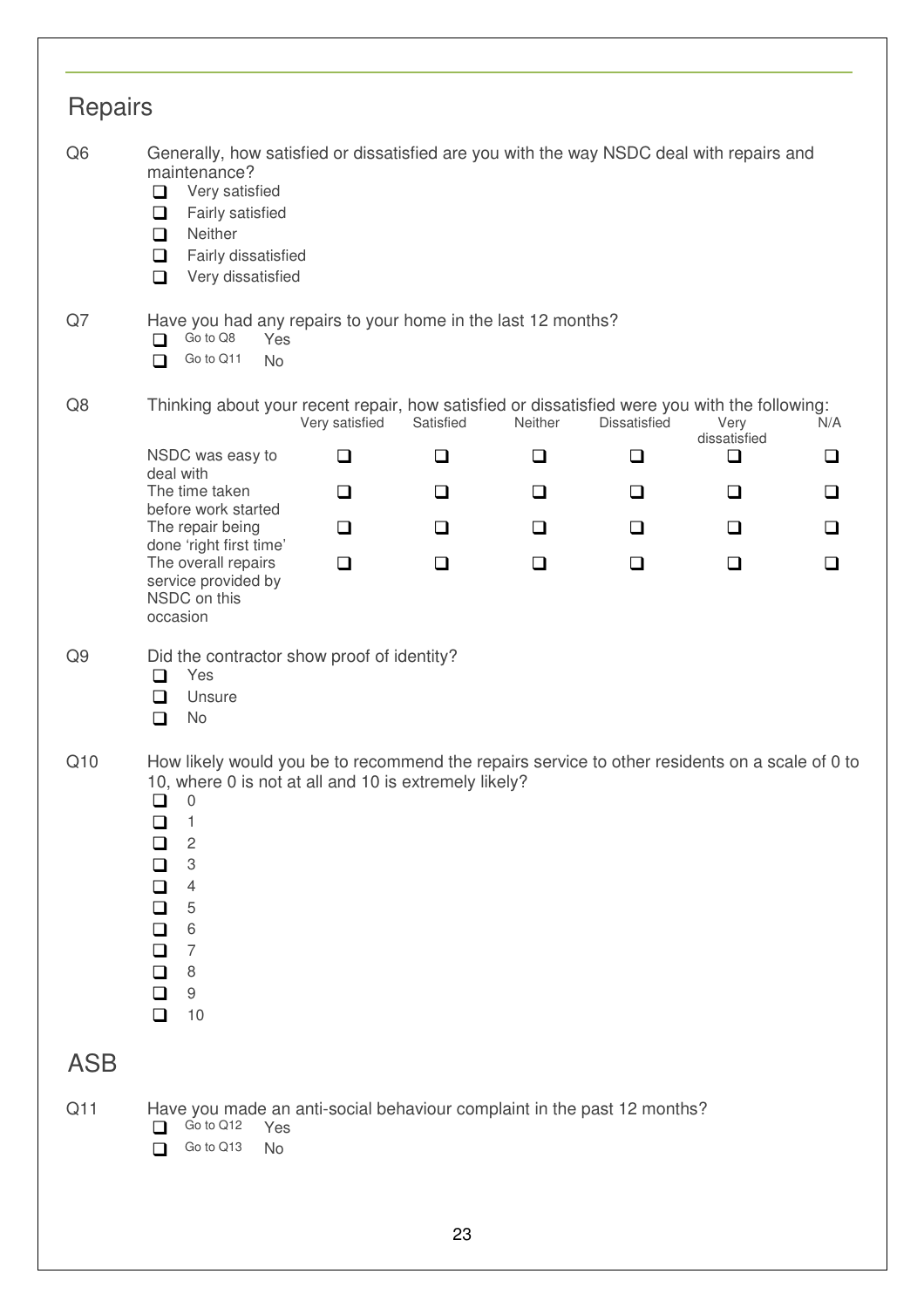|                    | you with the following:                                                                                                                                                 |                | Thinking about your recent anti-social behaviour complaint, how satisfied or dissatisfied were |         |                     |                                       |
|--------------------|-------------------------------------------------------------------------------------------------------------------------------------------------------------------------|----------------|------------------------------------------------------------------------------------------------|---------|---------------------|---------------------------------------|
|                    |                                                                                                                                                                         | Very satisfied | Satisfied                                                                                      | Neither | Dissatisfied        | Very dissatisfied                     |
|                    | The way your ASB<br>complaint was<br>handled                                                                                                                            | $\Box$         | $\Box$                                                                                         | $\Box$  | $\Box$              | $\Box$                                |
|                    | NSDC was easy to<br>deal with                                                                                                                                           | $\Box$         | □                                                                                              | ◻       | ◻                   | ❏                                     |
|                    | The member of staff<br>dealing with your<br>ASB complaint was                                                                                                           | $\Box$         | n                                                                                              | □       | ◻                   | □                                     |
|                    | knowledgeable<br>The final outcome of<br>your ASB complaint                                                                                                             | $\Box$         | $\Box$                                                                                         | ◻       | ◻                   | ❏                                     |
| Lettings           |                                                                                                                                                                         |                |                                                                                                |         |                     |                                       |
| Q13                | Have you rented a new property in the past 12 months?<br>Go to Q14<br>⊓<br>Yes<br>Go to Q15<br><b>No</b><br>□                                                           |                |                                                                                                |         |                     |                                       |
| Q14                | Thinking about the lettings service, how satisfied or dissatisfied were you with the following:                                                                         | Very satisfied | Satisfied                                                                                      | Neither | <b>Dissatisfied</b> | Very dissatisfied                     |
|                    | a. The overall<br>condition of your<br>home at the time of<br>letting                                                                                                   | ❏              | ❏                                                                                              | $\Box$  | ◻                   | ❏                                     |
|                    | b. NSDC was easy                                                                                                                                                        | $\Box$         | $\overline{\phantom{a}}$                                                                       | . .     | ⊔                   | □                                     |
|                    | to deal with<br>c. The overall<br>lettings process                                                                                                                      | ❏              | □                                                                                              | □       | □                   | □                                     |
| Complaints         |                                                                                                                                                                         |                |                                                                                                |         |                     |                                       |
| Q15                | Have you made a complaint to NSDC in the past 12 months?<br>Go to Q16<br>Yes<br>⊓<br>Go to Q17<br><b>No</b><br>П                                                        |                |                                                                                                |         |                     |                                       |
| Q16                | Thinking about your recent complaint, how satisfied or dissatisfied were you with the following:                                                                        | Very satisfied | Fairly satisfied                                                                               | Neither |                     | Fairly dissatisfied Very dissatisfied |
|                    | a. The way your<br>complaint was<br>handled                                                                                                                             | $\Box$         | $\Box$                                                                                         | $\Box$  | ❏                   | $\Box$                                |
|                    | b. NSDC was easy                                                                                                                                                        | ❏              | ◻                                                                                              | ◻       | ❏                   | ❏                                     |
|                    | to deal with<br>c. The final outcome<br>of your complaint                                                                                                               | ❏              | ◻                                                                                              | ❏       | ❏                   | ❏                                     |
| <b>Call Centre</b> |                                                                                                                                                                         |                |                                                                                                |         |                     |                                       |
| Q17                | Have you contacted NSDC in the last 12 months with a query (other than to pay your rent or<br>service charges)?<br>Go to Q18<br>⊓<br>Yes<br>Go to Q19<br><b>No</b><br>□ |                |                                                                                                |         |                     |                                       |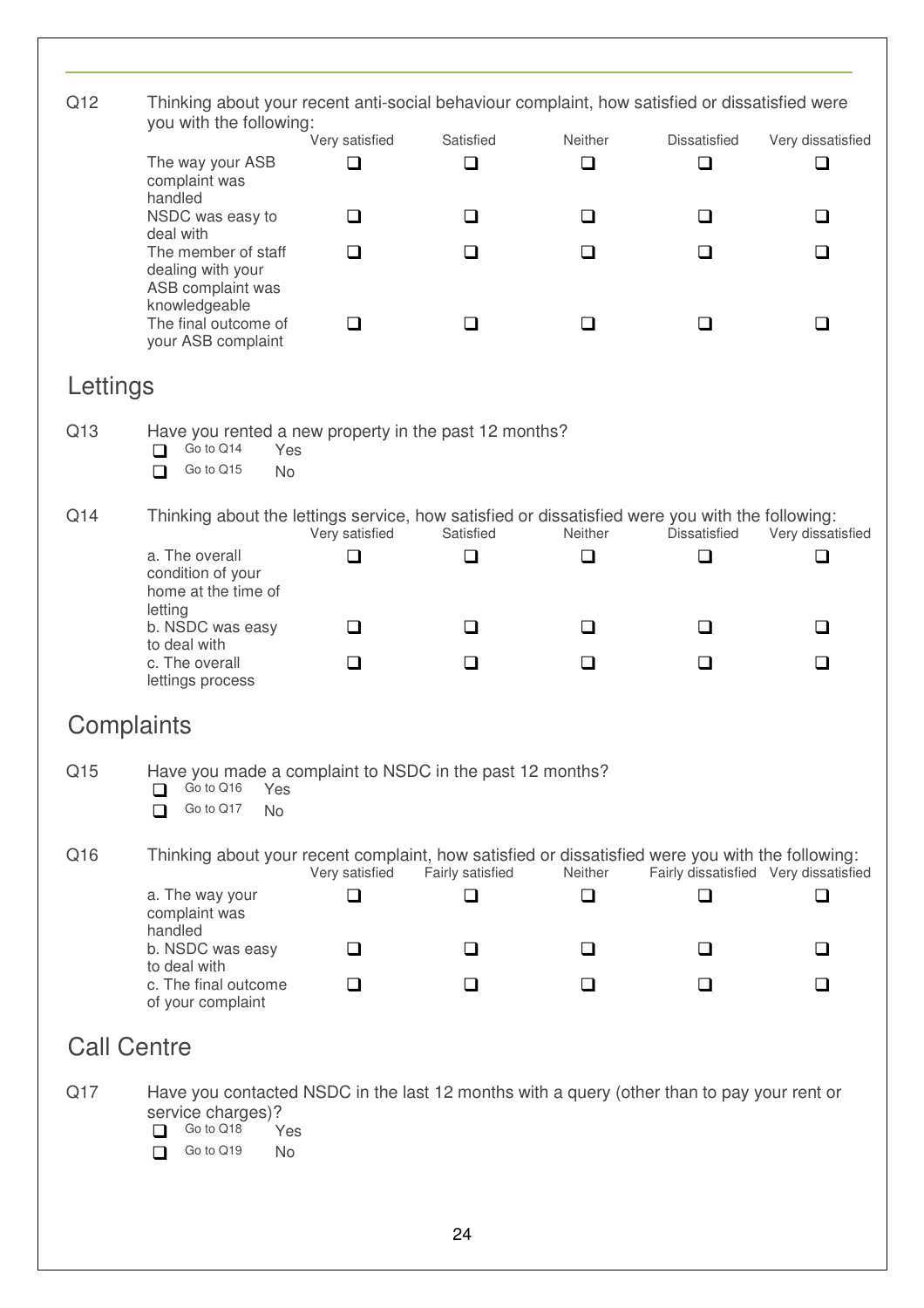| Q18             | Thinking about your recent call, how satisfied or dissatisfied were you with the following:                                                                                                                            | Very satisfied | Fairly satisfied                |         | Neither                | Fairly dissatisfied Very dissatisfied |        |
|-----------------|------------------------------------------------------------------------------------------------------------------------------------------------------------------------------------------------------------------------|----------------|---------------------------------|---------|------------------------|---------------------------------------|--------|
|                 | a. The way your call                                                                                                                                                                                                   | □              | ❏                               |         | ❏                      | ❏                                     | ❏      |
|                 | was handled<br>b. NSDC was easy                                                                                                                                                                                        | $\Box$         | $\Box$                          |         | ❏                      | ❏                                     | ❏      |
|                 | to deal with<br>c. The information<br>and advice provided<br>by staff                                                                                                                                                  | $\Box$         | ❏                               |         | □                      | ❏                                     | ❏      |
|                 | Neighbourhoods and Estates                                                                                                                                                                                             |                |                                 |         |                        |                                       |        |
| Q19             | How satisfied or dissatisfied are you with your neighbourhood as a place to live?<br>Very satisfied<br>❏<br>Fairly satisfied<br>❏<br>Neither<br>$\Box$<br>$\Box$<br>Fairly dissatisfied<br>Very dissatisfied<br>$\Box$ |                |                                 |         |                        |                                       |        |
| Q <sub>20</sub> | In the last three years, would you say your neighbourhood has got better or worse?<br><b>Better</b><br>⊔<br>About the same<br>❏<br>Worse<br>❏                                                                          |                |                                 |         |                        |                                       |        |
| Q <sub>21</sub> | To what extent is rubbish or litter a problem in your neighbourhood?<br>Major problem<br>$\Box$<br>Minor problem<br>$\Box$<br>Not a problem<br>❏                                                                       |                |                                 |         |                        |                                       |        |
| Q <sub>22</sub> | How satisfied or dissatisfied are you with:                                                                                                                                                                            |                | Very satisfied Fairly satisfied | Neither | Fairly                 | Very                                  | N/A    |
|                 | a. The grounds<br>maintenance, such<br>as grass cutting, in                                                                                                                                                            | ❏              | ⊔                               | ❏       | dissatisfied<br>$\Box$ | dissatisfied<br>$\Box$                | ❏      |
|                 | your area<br>b. That NSDC keeps<br>communal areas<br>associated with your                                                                                                                                              | $\Box$         | ◻                               | $\Box$  | П                      | ⊓                                     | ⊓      |
|                 | home clean and safe<br>c. The cleaning of<br>the Internal                                                                                                                                                              | ❏              | □                               | ◻       | □                      | $\Box$                                | $\Box$ |
|                 | communal areas<br>d. The cleaning of<br>the External<br>communal areas                                                                                                                                                 | ◻              | ப                               | l 1     | l I                    |                                       | l I    |

### Your home

Q23 To what extent do you agree or disagree that NSDC takes residents' health and safety concerns seriously.

- Agree strongly
- **D** Agree
- □ Neither
- Disagree
- Disagree strongly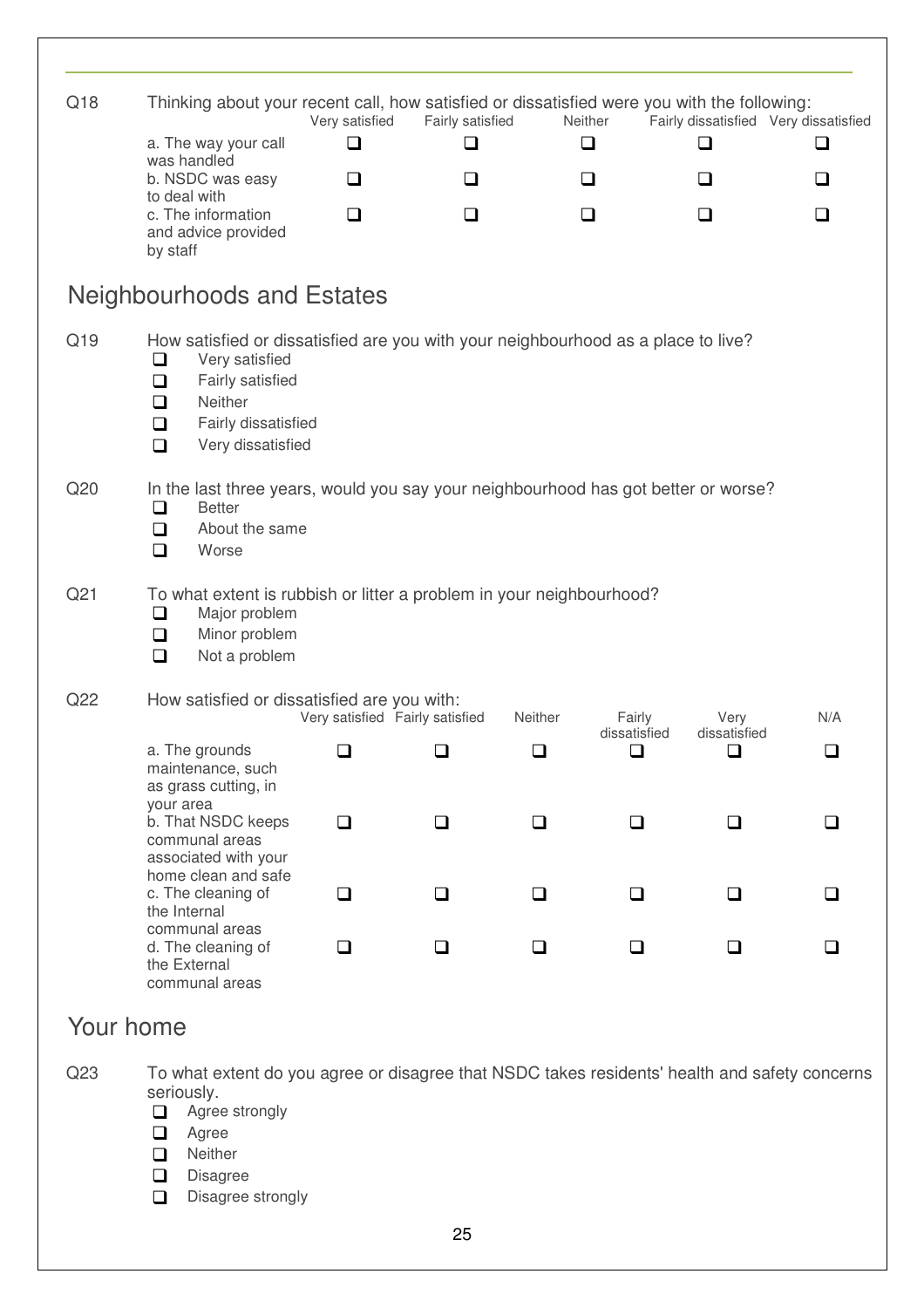| Q <sub>24</sub> | How satisfied or dissatisfied are you with:             |  |                                 |                |                        |                      |     |  |  |  |  |
|-----------------|---------------------------------------------------------|--|---------------------------------|----------------|------------------------|----------------------|-----|--|--|--|--|
|                 |                                                         |  | Very satisfied Fairly satisfied | <b>Neither</b> | Fairly<br>dissatisfied | Very<br>dissatisfied | N/A |  |  |  |  |
|                 | a. Gas servicing<br>arrangements                        |  |                                 |                |                        |                      |     |  |  |  |  |
|                 | b. The heating and<br>energy efficiency of<br>your home |  |                                 |                |                        |                      |     |  |  |  |  |
|                 | c. The emergency<br>call system<br>(careline).          |  |                                 |                |                        |                      |     |  |  |  |  |

### Empowerment

| Q <sub>25</sub>                                                                                                                                                                            | How satisfied or dissatisfied are you:                                                    | Very satisfied Fairly satisfied |        | Neither | Fairly<br>dissatisfied | Very<br>dissatisfied | N/A |
|--------------------------------------------------------------------------------------------------------------------------------------------------------------------------------------------|-------------------------------------------------------------------------------------------|---------------------------------|--------|---------|------------------------|----------------------|-----|
|                                                                                                                                                                                            | a. That NSDC listens<br>to your views and<br>acts upon them                               | $\Box$                          | $\Box$ | ❏       | ❏                      | ❏                    | ❏   |
|                                                                                                                                                                                            | b. That NSDC gives<br>you the opportunity<br>to make your views<br>known                  | ◻                               | ப      | ❏       | ❏                      | ❏                    | □   |
|                                                                                                                                                                                            | c. That NSDC gives<br>you a say in how<br>services are<br>managed                         | □                               | $\Box$ | $\Box$  | <b>□</b>               | ❏                    | ❏   |
|                                                                                                                                                                                            | d. With opportunities<br>given to you to<br>participate in<br>NSDC's decision             | П                               | П      | ❏       | ⊓                      | H                    | □   |
|                                                                                                                                                                                            | making processes<br>e. With the ability to<br>interact with NSDC<br>in the way you prefer | П                               | l 1    | ப       | ப                      | ப                    |     |
|                                                                                                                                                                                            | <b>Value for Money</b>                                                                    |                                 |        |         |                        |                      |     |
| Q26                                                                                                                                                                                        | How satisfied or dissatisfied are you that:                                               | Very satisfied Fairly satisfied |        | Neither | Fairly<br>dissatisfied | Very<br>dissatisfied | N/A |
|                                                                                                                                                                                            | a. Your rent provides<br>value for money                                                  | ⊓                               | l 1    | ❏       | ❏                      | ❏                    | ❏   |
| b. Your service<br>charges provide<br>value for money<br>c. the advice and<br>support you receive<br>from NSDC with<br>managing your<br>finances and paying<br>rent and service<br>charges | ❏                                                                                         | ∩                               | $\Box$ | □       | □                      | $\Box$               |     |
|                                                                                                                                                                                            | □                                                                                         | ı                               | ❏      | l 1     | ❏                      | □                    |     |

Q27 Is there anything else you would like to say about your home and/or the services Newark and Sherwood District Council provides?